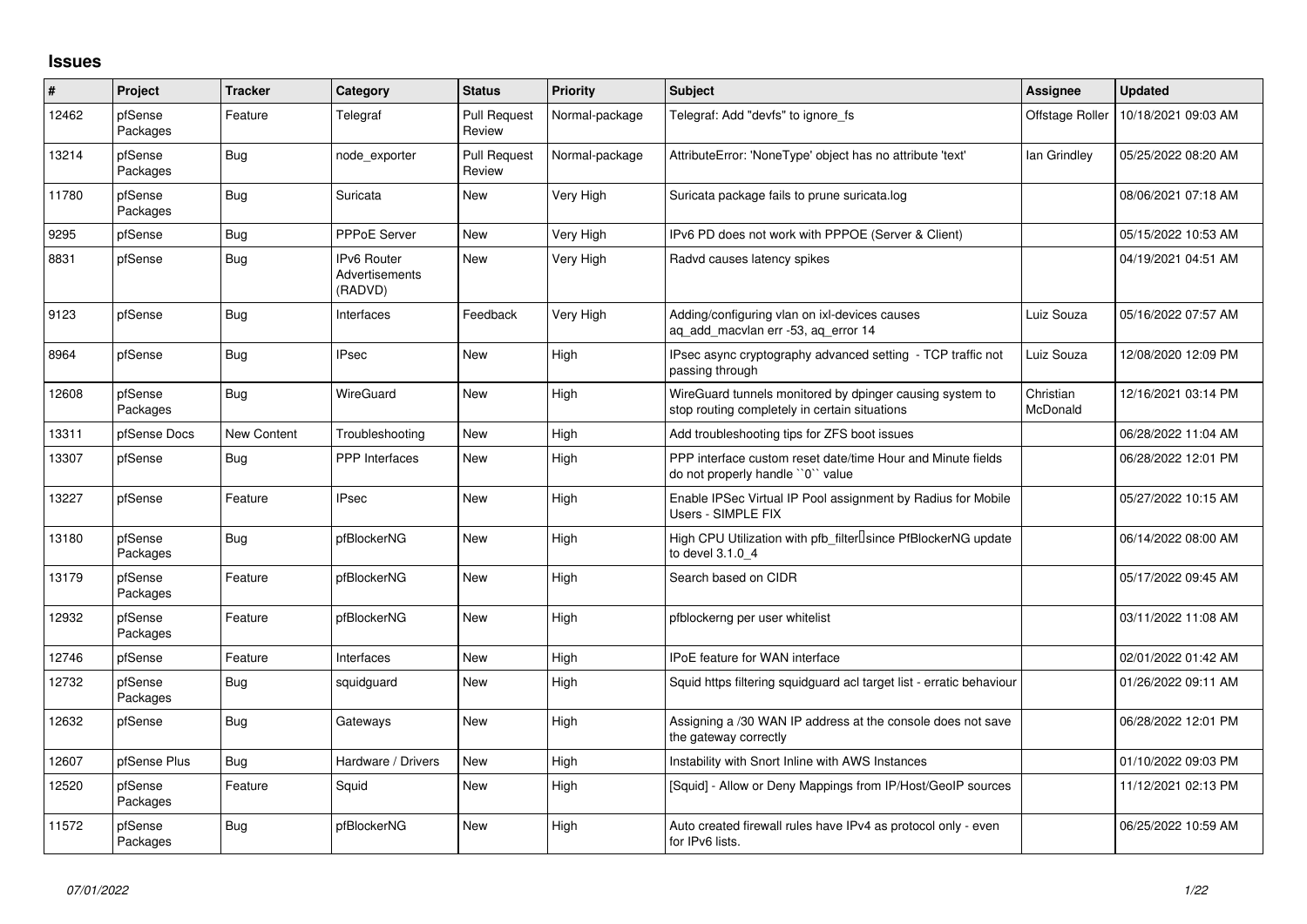| $\pmb{\#}$ | Project             | <b>Tracker</b> | Category             | <b>Status</b> | <b>Priority</b> | <b>Subject</b>                                                                                                                                                                | Assignee | <b>Updated</b>      |
|------------|---------------------|----------------|----------------------|---------------|-----------------|-------------------------------------------------------------------------------------------------------------------------------------------------------------------------------|----------|---------------------|
| 11563      | pfSense<br>Packages | Bug            | <b>BIND</b>          | New           | High            | BIND GUI writes TXT records > 255 characters                                                                                                                                  |          | 02/27/2021 07:11 AM |
| 11534      | pfSense<br>Packages | Regression     | FreeRADIUS           | New           | High            | FreeRADIUS EAP anonymous connection forbidden<br>out-of-tunnel                                                                                                                |          | 07/14/2021 02:32 AM |
| 11158      | pfSense<br>Packages | Bug            | <b>FRR</b>           | New           | High            | <b>FRR Prefix Lists</b>                                                                                                                                                       |          | 12/30/2020 04:55 PM |
| 10760      | pfSense<br>Packages | <b>Bug</b>     | <b>BIND</b>          | <b>New</b>    | High            | pfSense BIND 9.14.12 server terminates due to assertion<br>failure                                                                                                            |          | 07/11/2020 04:53 PM |
| 10252      | pfSense<br>Packages | <b>Bug</b>     | pfBlockerNG          | New           | High            | pfblockerng-devel                                                                                                                                                             |          | 02/11/2020 05:18 PM |
| 9724       | pfSense<br>Packages | Bug            | pfBlockerNG          | New           | High            | pfblockerng-firewall-filter-service-will-not-start                                                                                                                            |          | 09/05/2019 06:32 AM |
| 9136       | pfSense             | Bug            | DHCP (IPv6)          | New           | High            | IPv6 Tracking Interfaces Lose IPv6 Address in Certain Cases                                                                                                                   |          | 04/21/2022 12:39 PM |
| 9046       | pfSense<br>Packages | Feature        | Telegraf             | New           | High            | telegraf feature request                                                                                                                                                      |          | 02/18/2019 03:38 PM |
| 8513       | pfSense<br>Packages | Bug            | FreeRADIUS           | New           | High            | Freeradius 3.x Idap problem                                                                                                                                                   |          | 02/18/2019 05:22 PM |
| 8438       | pfSense<br>Packages | <b>Bug</b>     | haproxy              | New           | High            | haproxy: can't use ACL for cert with http-response actions                                                                                                                    |          | 05/24/2018 01:12 PM |
| 8158       | pfSense             | Bug            | Interfaces           | New           | High            | IPv6 Track Interface issue with more than one WAN-Gateway<br>and a number of internal interfaces at least track interface<br>from one interface does not work on regular base |          | 12/03/2017 09:00 AM |
| 8089       | pfSense             | Bug            | Interfaces           | New           | High            | VLAN page breaks after config restore to new hardware.                                                                                                                        |          | 11/21/2017 01:38 PM |
| 8050       | pfSense             | <b>Bug</b>     | Interfaces           | <b>New</b>    | High            | Enabling bridge while interfaces have link freezes console                                                                                                                    |          | 11/03/2017 04:38 PM |
| 7730       | pfSense             | Bug            | Interfaces           | New           | High            | 2.3.4 1 greX: loop detected when hit save on filter rules or<br>interfaces                                                                                                    |          | 07/27/2017 08:16 AM |
| 7521       | pfSense             | Feature        | Package System       | <b>New</b>    | High            | Package Updates via Mirror                                                                                                                                                    |          | 05/04/2017 08:21 PM |
| 7388       | pfSense<br>Packages | Bug            | Suricata             | New           | High            | Suricata does not property recognize MTU for PPPOE<br>interfaces                                                                                                              |          | 03/15/2017 05:17 AM |
| 6988       | pfSense<br>Packages | Bug            | Snort                | New           | High            | SNORT Package PHP memory error                                                                                                                                                |          | 06/28/2018 10:00 PM |
| 5355       | pfSense             | Bug            | <b>IPsec</b>         | New           | High            | on Dynamic WAN IP (DHCP Client) it takes 10 minutes before<br>Phase1 reconnects                                                                                               |          | 07/08/2016 10:29 PM |
| 11992      | pfSense             | <b>Bug</b>     | Virtual IP Addresses | Confirmed     | High            | GRE Tunnel - Does not work with a virtual IP as endpoint                                                                                                                      |          | 06/04/2021 01:16 AM |
| 5413       | pfSense             | Bug            | <b>DNS Resolver</b>  | Confirmed     | High            | Incorrect Handling of Unbound Resolver [service restarts,<br>cache loss, DNS service interruption]                                                                            |          | 06/19/2022 11:11 PM |
| 4845       | pfSense             | Bug            | CARP                 | Confirmed     | High            | CARP preemption doesn't switch to backup where connectivity<br>between systems is lost but not NIC link                                                                       |          | 07/28/2015 07:55 AM |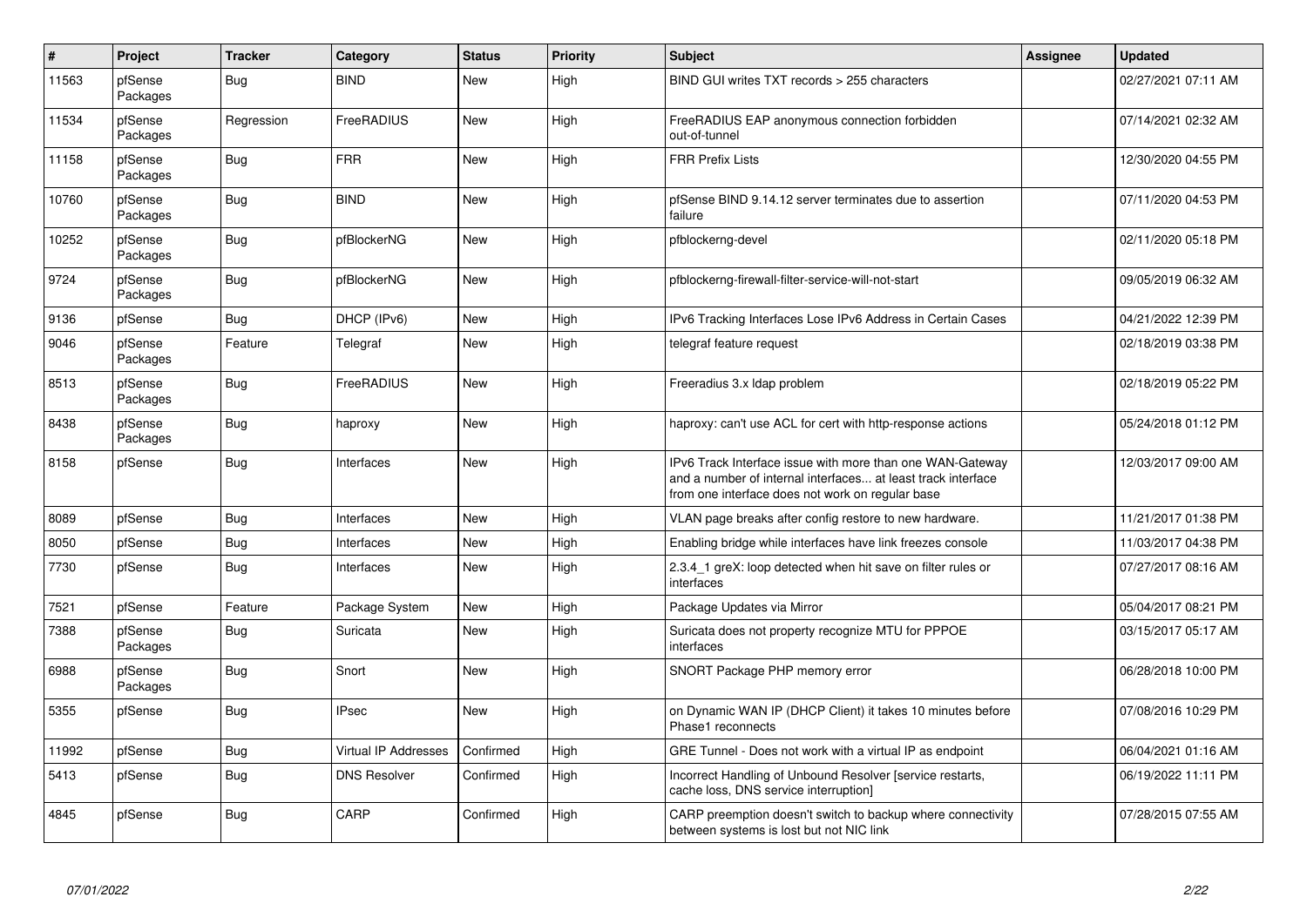| #     | Project             | <b>Tracker</b> | Category               | <b>Status</b>                 | <b>Priority</b> | <b>Subject</b>                                                                                                   | <b>Assignee</b>     | <b>Updated</b>      |
|-------|---------------------|----------------|------------------------|-------------------------------|-----------------|------------------------------------------------------------------------------------------------------------------|---------------------|---------------------|
| 12979 | pfSense<br>Packages | Bug            | Snort                  | <b>Pull Request</b><br>Review | High            | Snort Rules Update Process Using Deprecated FreeBSD<br><b>Subdirectory Name</b>                                  | <b>Bill Meeks</b>   | 03/24/2022 09:02 AM |
| 12354 | pfSense<br>Packages | Todo           | haproxy                | Feedback                      | High            | Update haproxy-devel to mitigate CVE-2021-40346                                                                  | <b>Viktor Gurov</b> | 05/12/2022 08:50 AM |
| 11135 | pfSense<br>Packages | <b>Bug</b>     | haproxy                | Feedback                      | High            | HAproxy OCSP reponse crontab bug                                                                                 | <b>Viktor Gurov</b> | 09/10/2021 11:51 AM |
| 12160 | pfSense<br>Packages | Regression     | syslog-ng              | Feedback                      | High            | An invalid configuration is generated when choosing TLS as<br>the default protocol                               | Jim Pingle          | 07/23/2021 03:27 PM |
| 12853 | pfSense             | Bug            | <b>NAT Reflection</b>  | Feedback                      | High            | Network Address Translation - Pure NAT pfsense freeze after<br>reboot                                            |                     | 02/22/2022 08:40 AM |
| 11936 | pfSense<br>Packages | Bug            | <b>FRR</b>             | Incomplete                    | High            | FRR does not connect BGP when using password                                                                     |                     | 05/19/2021 08:12 AM |
| 13225 | pfSense             | <b>Bug</b>     | Interfaces             | New                           | Normal          | Bridges with QinQ interfaces not properly set up at boot                                                         | <b>Viktor Gurov</b> | 06/28/2022 12:01 PM |
| 13217 | pfSense             | Bug            | DHCP (IPv4)            | New                           | Normal          | dholient using default pid file location which does not exist                                                    | <b>Viktor Gurov</b> | 05/26/2022 08:09 AM |
| 13135 | pfSense<br>Packages | Feature        | pfBlockerNG            | New                           | Normal          | Add dibdot DoH-IP-blocklists feeds                                                                               | <b>Viktor Gurov</b> | 05/08/2022 01:50 AM |
| 13102 | pfSense             | Bug            | <b>IPsec</b>           | New                           | Normal          | Deleting an IPSec tunnel doesn't destroy the SA (SADs/SPDs).<br>causes crash in status ipsec.php                 | Viktor Gurov        | 06/28/2022 12:01 PM |
| 12916 | pfSense<br>Packages | Bug            | pfBlockerNG            | <b>New</b>                    | Normal          | pfBlockerNG-devel cron job does not trigger xmlrpc sync                                                          | Viktor Gurov        | 04/11/2022 12:55 PM |
| 12909 | pfSense<br>Packages | Feature        | Suricata               | New                           | Normal          | Convert Suricata GeoIP Lookup feature on ALERTS tab to use<br>local GeoIP2 database                              | <b>Viktor Gurov</b> | 03/07/2022 08:28 AM |
| 12762 | pfSense             | Bug            | <b>IPsec</b>           | <b>New</b>                    | Normal          | IPsec keep alive check ignores Child SA Start Action                                                             | Viktor Gurov        | 02/07/2022 11:21 AM |
| 12670 | pfSense<br>Packages | Bug            | <b>ACME</b>            | <b>New</b>                    | Normal          | ACME package writes credentials to system log                                                                    | <b>Viktor Gurov</b> | 03/07/2022 10:58 AM |
| 12645 | pfSense             | Bug            | <b>IPsec</b>           | <b>New</b>                    | Normal          | filterdns" does not monitor remote IPsec gateways for IPv6<br>address changes                                    | Viktor Gurov        | 06/28/2022 12:01 PM |
| 12623 | pfSense<br>Packages | <b>Bug</b>     | <b>ACME</b>            | New                           | Normal          | acme.sh package   DNS-ISPConfig settings                                                                         | Viktor Gurov        | 03/10/2022 03:42 PM |
| 12281 | pfSense<br>Packages | Feature        | Nut                    | New                           | Normal          | Add support for Telegram/Pushover notifications                                                                  | <b>Viktor Gurov</b> | 01/24/2022 07:25 AM |
| 11296 | pfSense             | <b>Bug</b>     | Routing                | New                           | Normal          | Static route targets may still reachable via default route when<br>the gateway they should route through is down | <b>Viktor Gurov</b> | 06/28/2022 12:01 PM |
| 11091 | pfSense             | <b>Bug</b>     | Interfaces             | New                           | Normal          | Interfaces set as disabled in the configuration have an UP<br>status in the operating system at boot             | <b>Viktor Gurov</b> | 06/28/2022 12:01 PM |
| 10242 | pfSense<br>Packages | Feature        | New Package<br>Request | New                           | Normal          | E2guardian Web filtering package                                                                                 | <b>Viktor Gurov</b> | 05/30/2022 10:40 AM |
| 8827  | pfSense<br>Packages | Bug            | squidguard             | <b>New</b>                    | Normal          | Squidguard: ACL redirect modes 'redirect' and 'err page' send<br>unresolvable URLs to the client.                | Viktor Gurov        | 12/21/2021 05:49 AM |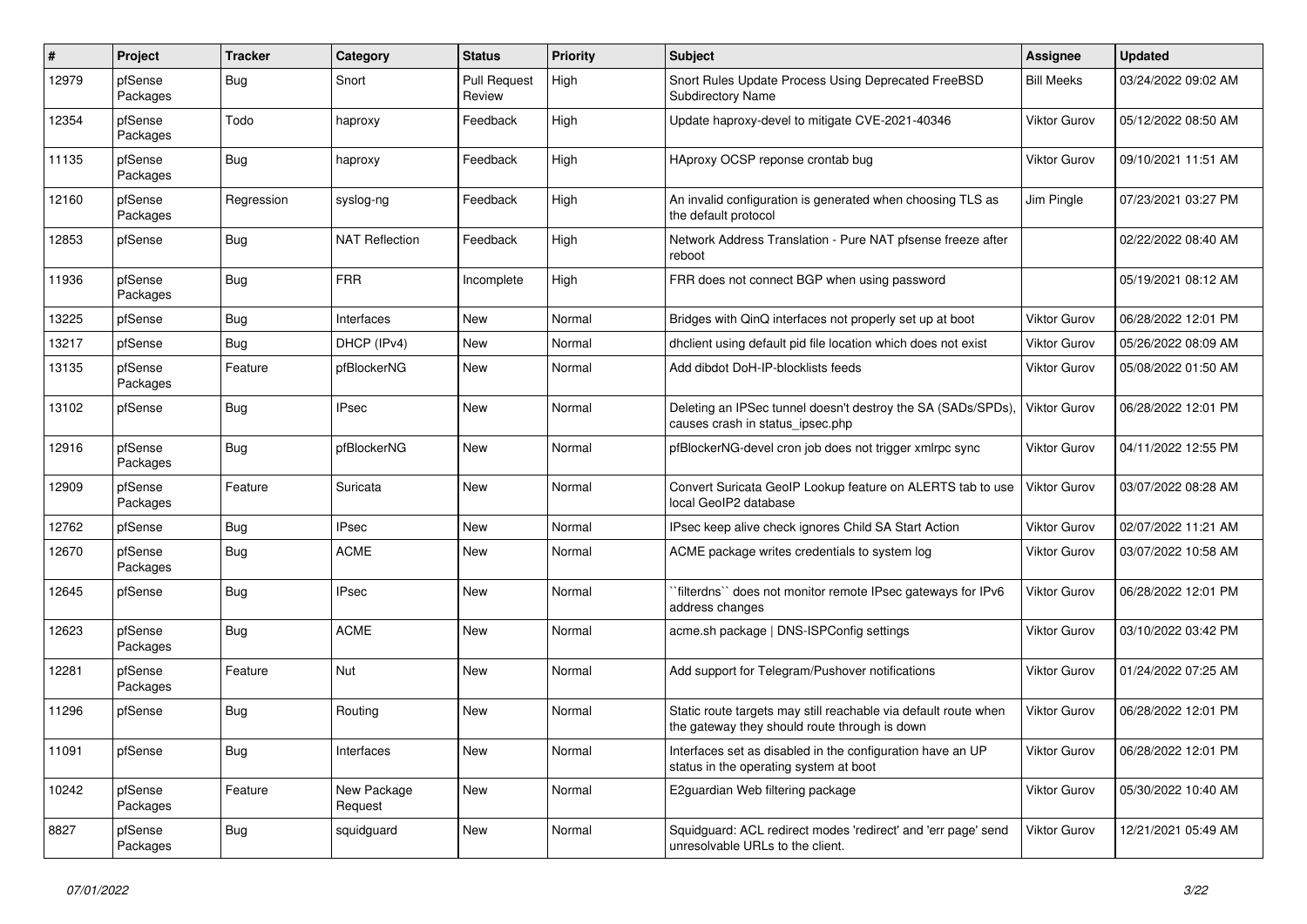| $\#$  | Project             | <b>Tracker</b> | Category                            | <b>Status</b> | <b>Priority</b> | <b>Subject</b>                                                                                        | Assignee             | <b>Updated</b>      |
|-------|---------------------|----------------|-------------------------------------|---------------|-----------------|-------------------------------------------------------------------------------------------------------|----------------------|---------------------|
| 5922  | pfSense             | Feature        | <b>SNMP</b>                         | New           | Normal          | SNMP - enable SNMP v3 functionality                                                                   | <b>Viktor Gurov</b>  | 03/02/2022 02:40 PM |
| 8794  | pfSense             | Feature        | <b>NTPD</b>                         | <b>New</b>    | Normal          | NTP authentiction                                                                                     | Tod L                | 08/05/2021 01:20 AM |
| 13282 | pfSense Plus        | Bug            | Aliases / Tables                    | New           | Normal          | FQDN Aliases Break if an Invalid Domain is Present in the<br>Chain                                    | Reid<br>Linnemann    | 06/30/2022 05:04 PM |
| 1831  | pfSense             | Feature        | <b>Captive Portal</b>               | New           | Normal          | Captive portal IPv6 support                                                                           | Reid<br>Linnemann    | 06/28/2022 12:01 PM |
| 7216  | pfSense             | Feature        | Web Interface                       | New           | Normal          | Allow user to choose date display format                                                              | <b>Phillip Davis</b> | 02/02/2018 04:20 PM |
| 11498 | pfSense             | Feature        | WireGuard                           | New           | Normal          | WireGuard does not pass multicast traffic to peer                                                     | Peter Grehan         | 03/19/2021 10:59 AM |
| 2693  | pfSense             | Feature        | Console Menu                        | New           | Normal          | Allow mapping mapping non-physical interfaces via console                                             | Mathieu Simon        | 11/27/2012 03:00 PM |
| 13014 | pfSense             | Bug            | IPsec                               | New           | Normal          | Charon.vici can get in a bad state                                                                    | Mateusz Guzik        | 06/28/2022 12:01 PM |
| 12849 | pfSense             | Bug            | <b>Operating System</b>             | New           | Normal          | pfsync kernel crash on reboot                                                                         | Mateusz Guzik        | 02/22/2022 02:02 PM |
| 12079 | pfSense             | Bug            | <b>IGMP Proxy</b>                   | New           | Normal          | IGMPProxy: kernel panic, Sleeping thread owns a<br>non-sleepable lock                                 | Mateusz Guzik        | 06/28/2022 12:01 PM |
| 11626 | pfSense Plus        | Bug            | Authentication                      | New           | Normal          | Google LDAP connection failed due to lack of SNI for TLS 1.3                                          | Luiz Souza           | 06/27/2022 07:23 AM |
| 10875 | pfSense             | Bug            | Gateways                            | New           | Normal          | PPP periodic reset does not fully restore gateway group<br>round-robin functionality                  | Luiz Souza           | 11/05/2020 07:44 AM |
| 10708 | pfSense             | Bug            | Upgrade                             | New           | Normal          | ZFS bootpool boot symlink issue                                                                       | Luiz Souza           | 03/08/2021 07:03 AM |
| 8815  | pfSense             | Bug            | Interfaces                          | New           | Normal          | IP addresses are removed from interfaces when link is lost and<br>either IPv4 or IPv6 is dynamic      | Luiz Souza           | 07/21/2021 07:49 AM |
| 8324  | pfSense             | Bug            | Hardware / Drivers                  | New           | Normal          | bxe cards require promisc for OSPF                                                                    | Luiz Souza           | 05/25/2020 03:19 PM |
| 8100  | pfSense             | Bug            | CARP                                | New           | Normal          | pfsync Initially Deletes States on Primary for Connections<br>Established through Secondary           | Luiz Souza           | 02/08/2022 12:59 PM |
| 8013  | pfSense             | Bug            | <b>IPsec</b>                        | New           | Normal          | IPsec MSS clamping value shared for IPv4 and IPv6                                                     | Luiz Souza           | 10/28/2021 01:37 PM |
| 7235  | pfSense             | Bug            | <b>IPsec</b>                        | New           | Normal          | 4860 has not got significant IPsec performance rising with<br>enabled HW acceleration                 | Luiz Souza           | 12/18/2021 04:32 PM |
| 7212  | pfSense             | Feature        | Hardware / Drivers                  | <b>New</b>    | Normal          | Provide Driver for SG-1000 Crypto Accelerator                                                         | Luiz Souza           | 08/20/2019 08:46 AM |
| 6295  | pfSense             | Bug            | <b>Traffic Shaper</b><br>(Limiters) | New           | Normal          | Crash upon applying CODELQ to untagged parent interface<br>when also applied to daughter VLAN         | Luiz Souza           | 08/20/2019 02:44 PM |
| 4796  | pfSense             | Feature        | Routing                             | <b>New</b>    | Normal          | Support Multiple FIBs in pfSense                                                                      | Luiz Souza           | 09/22/2017 12:12 AM |
| 4479  | pfSense             | Bug            | <b>Operating System</b>             | New           | Normal          | Firewall rules won't match GRE interface after applying IPSEC<br>transport encryption on GRE tunnel   | Luiz Souza           | 08/20/2021 08:46 AM |
| 1819  | pfSense             | Bug            | <b>DNS Resolver</b>                 | New           | Normal          | DNS Resolver Not Registering DHCP Server Specified Domain<br>Name                                     | Luiz Souza           | 04/28/2022 01:53 PM |
| 13323 | pfSense             | Bug            | Captive Portal                      | New           | Normal          | Captive Portal breaks policy based routing for mac address<br>bypassed clients after upgrade to 22.05 | Kristof Provost      | 06/30/2022 09:46 AM |
| 11797 | pfSense<br>Packages | <b>Bug</b>     | <b>Status Traffic Totals</b>        | New           | Normal          | Traffic Totals lost upon reboot when using a ramdisk for /var<br>and /tmp                             | John Cornwell        | 04/10/2021 06:27 PM |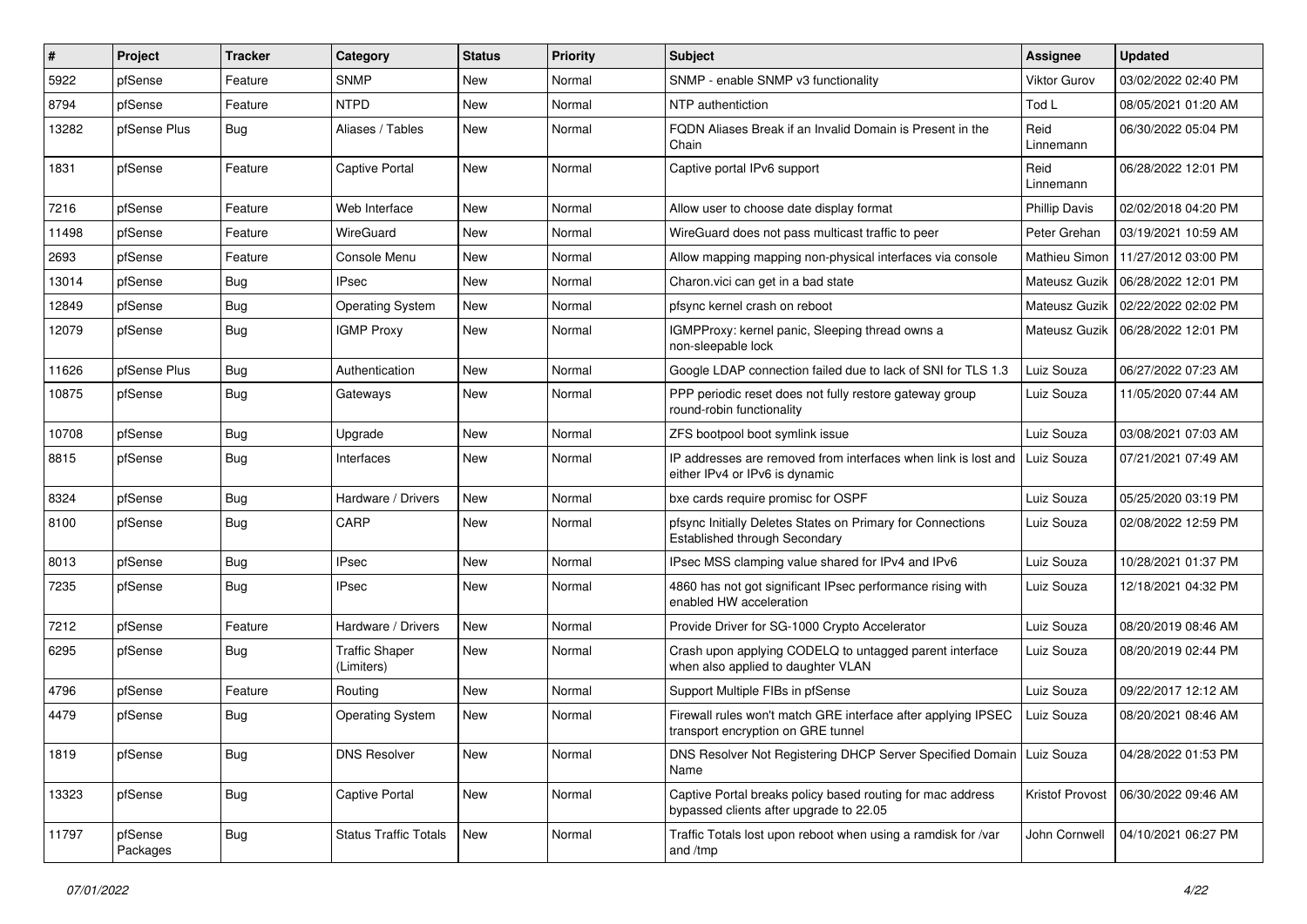| #     | Project             | <b>Tracker</b> | Category                    | <b>Status</b> | <b>Priority</b> | Subject                                                                                                                                        | <b>Assignee</b> | <b>Updated</b>      |
|-------|---------------------|----------------|-----------------------------|---------------|-----------------|------------------------------------------------------------------------------------------------------------------------------------------------|-----------------|---------------------|
| 6742  | pfSense             | Feature        | Authentication              | New           | Normal          | OAuth2 authentication for OpenVPN (and for FreeRadius)                                                                                         | Jim Thompson    | 10/19/2020 09:19 AM |
| 5616  | pfSense             | Feature        | <b>Wireless</b>             | New           | Normal          | <b>Incorrect Wireless Channel</b>                                                                                                              | Jim Thompson    | 10/09/2016 03:33 PM |
| 4632  | pfSense             | Feature        | <b>Operating System</b>     | New           | Normal          | Support for Multipath TCP (MPTCP)                                                                                                              | Jim Thompson    | 03/01/2022 05:39 AM |
| 3377  | pfSense             | Feature        | Captive Portal              | New           | Normal          | OAuth2 authentication in captive portal                                                                                                        | Jim Thompson    | 10/19/2020 09:13 AM |
| 13255 | pfSense<br>Packages | Todo           | OpenVPN Client<br>Export    | New           | Normal          | Set PKCS#12 algorithm when exporting OpenVPN ZIP or<br>Windows bundles                                                                         | Jim Pingle      | 06/08/2022 10:37 AM |
| 13240 | pfSense             | Bug            | Rules / NAT                 | New           | Normal          | User is forced to pick an NPt destination IPv6 prefix length<br>even when choosing a drop-down entry which contains a<br>defined prefix length | Jim Pingle      | 06/28/2022 12:01 PM |
| 13228 | pfSense             | Bug            | Interfaces                  | New           | Normal          | Recovering interface gateway may not be added back into<br>gateway groups and rules when expected                                              | Jim Pingle      | 06/29/2022 04:31 PM |
| 13132 | pfSense             | Bug            | Backup / Restore            | New           | Normal          | Two SSHDATA Sections in Restored Config Breaks Unit                                                                                            | Jim Pingle      | 06/29/2022 07:53 AM |
| 13108 | pfSense Docs        | Todo           | Installation /<br>Upgrades  | New           | Normal          | ZFS filesystem implications                                                                                                                    | Jim Pingle      | 04/27/2022 03:18 PM |
| 13090 | pfSense             | <b>Bug</b>     | OpenVPN                     | New           | Normal          | OpenVPN: do not use legacy deprecated netbios settings                                                                                         | Jim Pingle      | 04/22/2022 11:19 AM |
| 13089 | pfSense             | <b>Bug</b>     | OpenVPN                     | New           | Normal          | OpenVPN: fix some netbios options were preserved even if teh<br>Netbios option was unchecked                                                   | Jim Pingle      | 04/22/2022 11:06 AM |
| 13088 | pfSense             | Bug            | OpenVPN                     | New           | Normal          | OpenVPN Client Overrides: properly hide/show form fields                                                                                       | Jim Pingle      | 06/08/2022 09:15 AM |
| 13054 | pfSense             | Feature        | Package System              | New           | Normal          | Package plugin hook for web server configuration stanzas                                                                                       | Jim Pingle      | 04/12/2022 03:04 PM |
| 13020 | pfSense Docs        | Todo           | <b>Firewall Rules</b>       | New           | Normal          | easyrule command documentation should document<br>permissible wildcards                                                                        | Jim Pingle      | 04/04/2022 08:01 AM |
| 12978 | pfSense Docs        | Correction     | Monitoring                  | New           | Normal          | Correction to iftop section of Monitoring Bandwidth Usage                                                                                      | Jim Pingle      | 03/23/2022 11:18 AM |
| 12942 | pfSense             | Bug            | Gateways                    | New           | Normal          | Code to kill states for old gateway when reconnecting an<br>interface is incorrect                                                             | Jim Pingle      | 06/28/2022 12:01 PM |
| 12811 | pfSense             | Bug            | Gateway Monitoring          | New           | Normal          | Services are not restarted when PPP interfaces connect                                                                                         | Jim Pingle      | 06/30/2022 03:18 AM |
| 12565 | pfSense Docs        | New Content    | OpenVPN                     | New           | Normal          | Document new "Duplicate Connection Limit" option on<br>OpenVPN server instances                                                                | Jim Pingle      | 12/06/2021 08:07 AM |
| 12549 | pfSense             | Regression     | <b>IPsec</b>                | New           | Normal          | Per-user Mobile IPsec settings are not applied to connecting<br>mobile clients                                                                 | Jim Pingle      | 06/28/2022 12:01 PM |
| 12335 | pfSense             | <b>Bug</b>     | <b>IPsec</b>                | New           | Normal          | <b>IPsec DNS inefficiency</b>                                                                                                                  | Jim Pingle      | 06/28/2022 12:01 PM |
| 11997 | pfSense<br>Packages | <b>Bug</b>     | <b>IPsec Profile Wizard</b> | <b>New</b>    | Normal          | Add Support for Android Strongswan Profiles in the Profile<br>Wizard                                                                           | Jim Pingle      | 07/10/2021 07:51 PM |
| 11195 | pfSense Docs        | Correction     | Recipes                     | New           | Normal          | Feedback on pfSense Configuration Recipes - Accessing a<br>CPE/Modem from Inside the Firewall                                                  | Jim Pingle      | 12/30/2020 01:13 PM |
| 11071 | pfSense Docs        | New Content    | <b>DHCP</b>                 | New           | Normal          | Feedback on Services - IPv6 Router Advertisements                                                                                              | Jim Pingle      | 12/08/2020 09:25 AM |
| 11067 | pfSense Docs        | Correction     | Wireless                    | New           | Normal          | Feedback on Wireless - Recommended Wireless Hardware                                                                                           | Jim Pingle      | 11/16/2020 07:17 AM |
| 10924 | pfSense Docs        | Correction     | Recipes                     | New           | Normal          | Feedback on Virtualization - Virtualizing pfSense with<br>VMware vSphere / ESXi                                                                | Jim Pingle      | 09/23/2020 03:46 PM |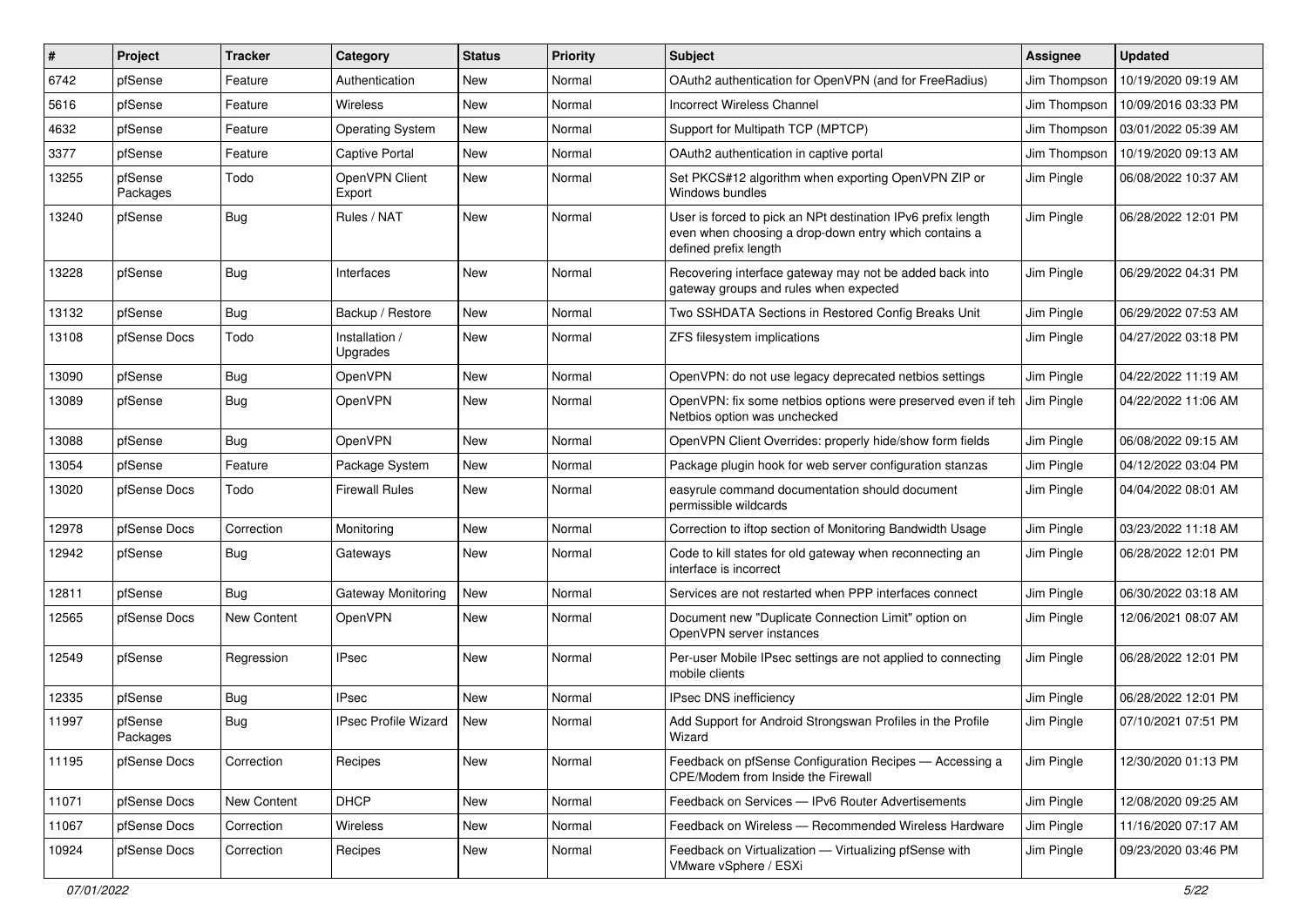| ∦     | Project             | <b>Tracker</b> | Category                     | <b>Status</b> | <b>Priority</b> | <b>Subject</b>                                                                                          | <b>Assignee</b> | <b>Updated</b>      |
|-------|---------------------|----------------|------------------------------|---------------|-----------------|---------------------------------------------------------------------------------------------------------|-----------------|---------------------|
| 10821 | pfSense Docs        | Correction     | General                      | New           | Normal          | Use neutral language alternatives                                                                       | Jim Pingle      | 09/23/2020 10:43 AM |
| 10653 | pfSense<br>Packages | Feature        | <b>FRR</b>                   | <b>New</b>    | Normal          | Allow to download frr status                                                                            | Jim Pingle      | 06/11/2020 01:21 AM |
| 10482 | pfSense Docs        | Correction     | Virtualization               | New           | Normal          | In AWS, Get System Log may not show output and Get<br>Instance Screenshot may need to be used           | Jim Pingle      | 04/20/2020 09:07 AM |
| 10294 | pfSense<br>Packages | <b>Bug</b>     | <b>FRR</b>                   | New           | Normal          | FRR Route Counts Incorrect on Status Page                                                               | Jim Pingle      | 02/26/2020 11:08 AM |
| 9685  | pfSense Docs        | Correction     | <b>Firewall Rules</b>        | New           | Normal          | Feedback on Firewall - Floating Rules                                                                   | Jim Pingle      | 09/23/2020 02:57 PM |
| 9545  | pfSense<br>Packages | Feature        | <b>FRR</b>                   | New           | Normal          | Enable MULTIPATH in FRR                                                                                 | Jim Pingle      | 09/18/2020 12:52 PM |
| 9374  | pfSense Docs        | Correction     | Recipes                      | New           | Normal          | Feedback on Virtualization - Virtualizing pfSense with<br>Hyper-V                                       | Jim Pingle      | 09/23/2020 02:40 PM |
| 9369  | pfSense Docs        | New Content    | Packages                     | <b>New</b>    | Normal          | Document remaining packages                                                                             | Jim Pingle      | 04/14/2021 03:39 PM |
| 9310  | pfSense Docs        | Correction     | Products                     | New           | Normal          | Appliances with internal switch need the MAC Address section<br>of their Getting Started guides updated | Jim Pingle      | 09/23/2020 10:24 AM |
| 9200  | pfSense<br>Packages | Todo           | <b>ACME</b>                  | New           | Normal          | Add DNS support for Google domain to Acme manager                                                       | Jim Pingle      | 02/15/2022 03:16 AM |
| 8852  | pfSense Docs        | Correction     | <b>DHCP</b>                  | New           | Normal          | [feedback form] Unclear about "Client Identifier" in a static<br>mapping                                | Jim Pingle      | 09/23/2020 02:30 PM |
| 8516  | pfSense<br>Packages | Bug            | FreeRADIUS                   | New           | Normal          | FreeRADIUS requires settings re-saved after pfSense upgrade                                             | Jim Pingle      | 12/31/2021 05:58 PM |
| 8380  | pfSense             | Bug            | OpenVPN                      | New           | Normal          | OpenVPN RADIUS password length is not constant                                                          | Jim Pingle      | 07/17/2020 11:46 AM |
| 7248  | pfSense             | Feature        | <b>IPsec</b>                 | New           | Normal          | Web UI for IPSec settings should warn about poor security<br>choices                                    | Jim Pingle      | 10/31/2019 12:15 PM |
| 6569  | pfSense             | Feature        | <b>NTPD</b>                  | New           | Normal          | Support Rockwell ZODIAC binary protocol (Jupiter receiver) for<br>high precision                        | Jim Pingle      | 07/18/2016 11:45 AM |
| 1979  | pfSense             | Feature        | Aliases / Tables             | New           | Normal          | Add some default read-only system aliases                                                               | Jim Pingle      | 08/21/2019 11:01 AM |
| 10429 | pfSense<br>Packages | Bug            | <b>Status Traffic Totals</b> | New           | Normal          | Status Traffic Total broken 2.4.5                                                                       | Jared Dillard   | 02/27/2021 07:55 PM |
| 9537  | pfSense<br>Packages | <b>Bug</b>     | <b>Status Traffic Totals</b> | New           | Normal          | One month offset in displayed data between time changes                                                 | Jared Dillard   | 05/01/2020 08:27 AM |
| 8349  | pfSense             | Feature        | <b>Traffic Graphs</b>        | <b>New</b>    | Normal          | Show the actual numerical information (upload/download<br>speeds) in the traffic graph dashboard widget | Jared Dillard   | 02/28/2018 09:42 AM |
| 8274  | pfSense             | Feature        | <b>Traffic Graphs</b>        | New           | Normal          | Reverse Inverse Traffic Graph View                                                                      | Jared Dillard   | 08/14/2019 10:31 AM |
| 7267  | pfSense<br>Packages | <b>Bug</b>     | <b>Status Traffic Totals</b> | New           | Normal          | Status Traffic Totals - Stacked Bar - Scale not high enough                                             | Jared Dillard   | 11/18/2020 07:38 AM |
| 5367  | pfSense             | Bug            | Web Interface                | New           | Normal          | Safari repeatedly tries to reload dashboard                                                             | Jared Dillard   | 08/22/2016 11:08 AM |
| 1675  | pfSense             | <b>Bug</b>     | <b>Captive Portal</b>        | New           | Normal          | Captive portal logout problems with pop-up blockers.                                                    | Jared Dillard   | 03/28/2016 01:37 PM |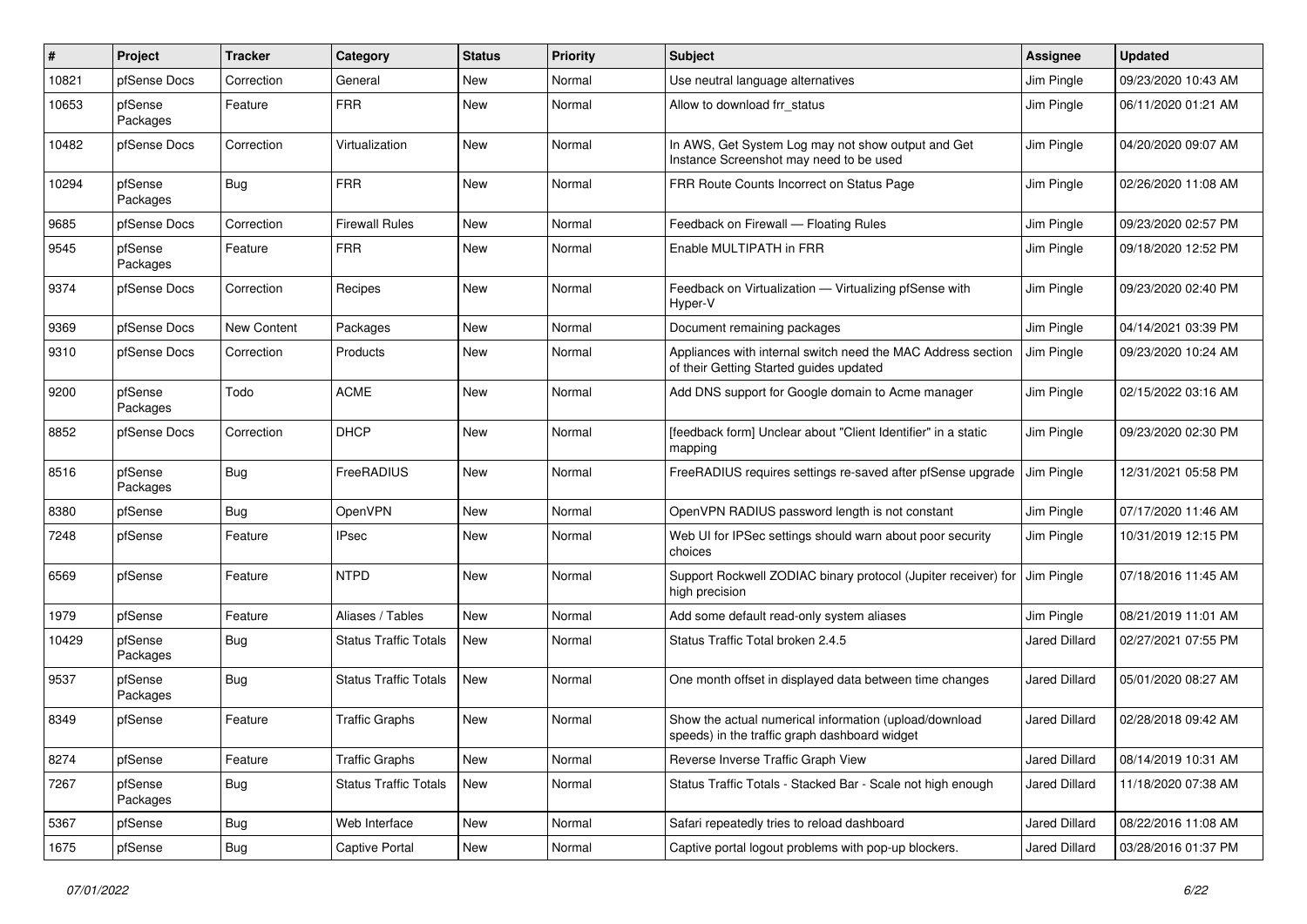| $\#$  | Project             | <b>Tracker</b> | Category                            | <b>Status</b> | <b>Priority</b> | <b>Subject</b>                                                                                   | Assignee              | <b>Updated</b>      |
|-------|---------------------|----------------|-------------------------------------|---------------|-----------------|--------------------------------------------------------------------------------------------------|-----------------------|---------------------|
| 6993  | pfSense             | Bug            | OpenVPN                             | New           | Normal          | OpenVPN status error during CARP state transition                                                | James Webb            | 12/31/2021 05:44 PM |
| 13284 | pfSense<br>Packages | Feature        | FreeRADIUS                          | New           | Normal          | Option to define "Issuer" in OPT configuration.                                                  | Jakob<br>Nordgarden   | 06/19/2022 12:10 PM |
| 8072  | pfSense             | Bug            | <b>Traffic Shaper</b><br>(Limiters) | New           | Normal          | Limiter / Queue mask issues?                                                                     | Ivor Kreso            | 11/08/2017 07:56 PM |
| 13306 | pfSense<br>Packages | Todo           | Nut                                 | New           | Normal          | Update NUT to version 2.8.0 to match FreeBSD Packages                                            | Denny Page            | 06/27/2022 10:45 AM |
| 8309  | pfSense             | Feature        | Hardware / Drivers                  | <b>New</b>    | Normal          | Include apuled driver to add support for LEDs on PC Engines<br>APU boards                        | Darryn Storm          | 08/20/2019 08:47 AM |
| 12924 | pfSense<br>Packages | Bug            | WireGuard                           | New           | Normal          | DNS Resolver WireGuard ACL Inconsistency                                                         | Christian<br>McDonald | 04/10/2022 10:36 AM |
| 12760 | pfSense<br>Packages | Bug            | WireGuard                           | <b>New</b>    | Normal          | Link-local addresses disallowed on Wireguard interfaces                                          | Christian<br>McDonald | 02/07/2022 03:50 AM |
| 12756 | pfSense Docs        | Todo           | WireGuard                           | New           | Normal          | Feedback on pfSense Configuration Recipes - WireGuard<br>Remote Access VPN Configuration Example | Christian<br>McDonald | 05/31/2022 11:42 AM |
| 12715 | pfSense             | Bug            | Authentication                      | <b>New</b>    | Normal          | Long system startup time when LDAP is configured and<br>unavailable during startup.              | Christian<br>McDonald | 01/24/2022 05:50 AM |
| 12526 | pfSense<br>Packages | Feature        | WireGuard                           | New           | Normal          | <b>WireGuard Widget</b>                                                                          | Christian<br>McDonald | 11/17/2021 07:15 AM |
| 12525 | pfSense<br>Packages | Feature        | WireGuard                           | New           | Normal          | WireGuard Tunnel restore configuration                                                           | Christian<br>McDonald | 11/17/2021 07:15 AM |
| 12513 | pfSense<br>Packages | Feature        | WireGuard                           | New           | Normal          | WireGuard Utilization Status (Beyond Active Connection)                                          | Christian<br>McDonald | 12/22/2021 08:40 PM |
| 12782 | pfSense             | Todo           | Build / Release                     | <b>New</b>    | Normal          | Disable compatibility flag                                                                       | <b>Brad Davis</b>     | 06/28/2022 12:01 PM |
| 12573 | pfSense<br>Packages | Feature        | New Package<br>Request              | New           | Normal          | Dashboard widget with external connection map                                                    | aleksei<br>prokofiev  | 12/07/2021 07:38 AM |
| 13325 | pfSense Plus        | Bug            | Dashboard                           | New           | Normal          | System Information Widget Reloading                                                              |                       | 06/30/2022 12:00 PM |
| 13320 | pfSense Plus        | <b>Bug</b>     | Gateways                            | New           | Normal          | IP aliases with a CARP VIP parent are not available as VIP<br>choices for gateway groups         |                       | 06/29/2022 02:03 PM |
| 13305 | pfSense             | Feature        | Certificates                        | New           | Normal          | Certificate Revocation page should show expiration date                                          |                       | 06/27/2022 10:26 AM |
| 13297 | pfSense             | Feature        | Routing                             | New           | Normal          | Support for Gateway Groups as Static Route destinations                                          |                       | 06/24/2022 07:41 AM |
| 13296 | pfSense             | Feature        | DHCP (IPv6)                         | New           | Normal          | Add support for DHCP6 OPTION_PD_EXCLUDE (RFC 6603)                                               |                       | 06/24/2022 10:10 PM |
| 13293 | pfSense             | Feature        | OpenVPN                             | New           | Normal          | Option to set auth-gen-token in OpenVPN GUI                                                      |                       | 06/21/2022 02:35 PM |
| 13292 | pfSense<br>Packages | Feature        | <b>ACME</b>                         | New           | Normal          | Separator                                                                                        |                       | 06/21/2022 12:06 PM |
| 13288 | pfSense             | <b>Bug</b>     | Configuration<br>Backend            | New           | Normal          | Encode FreeRADIUS Custom Options                                                                 |                       | 06/20/2022 10:36 AM |
| 13287 | pfSense             | Feature        | Configuration<br>Backend            | New           | Normal          | Encode OpenVPN Custom Options                                                                    |                       | 06/20/2022 10:33 AM |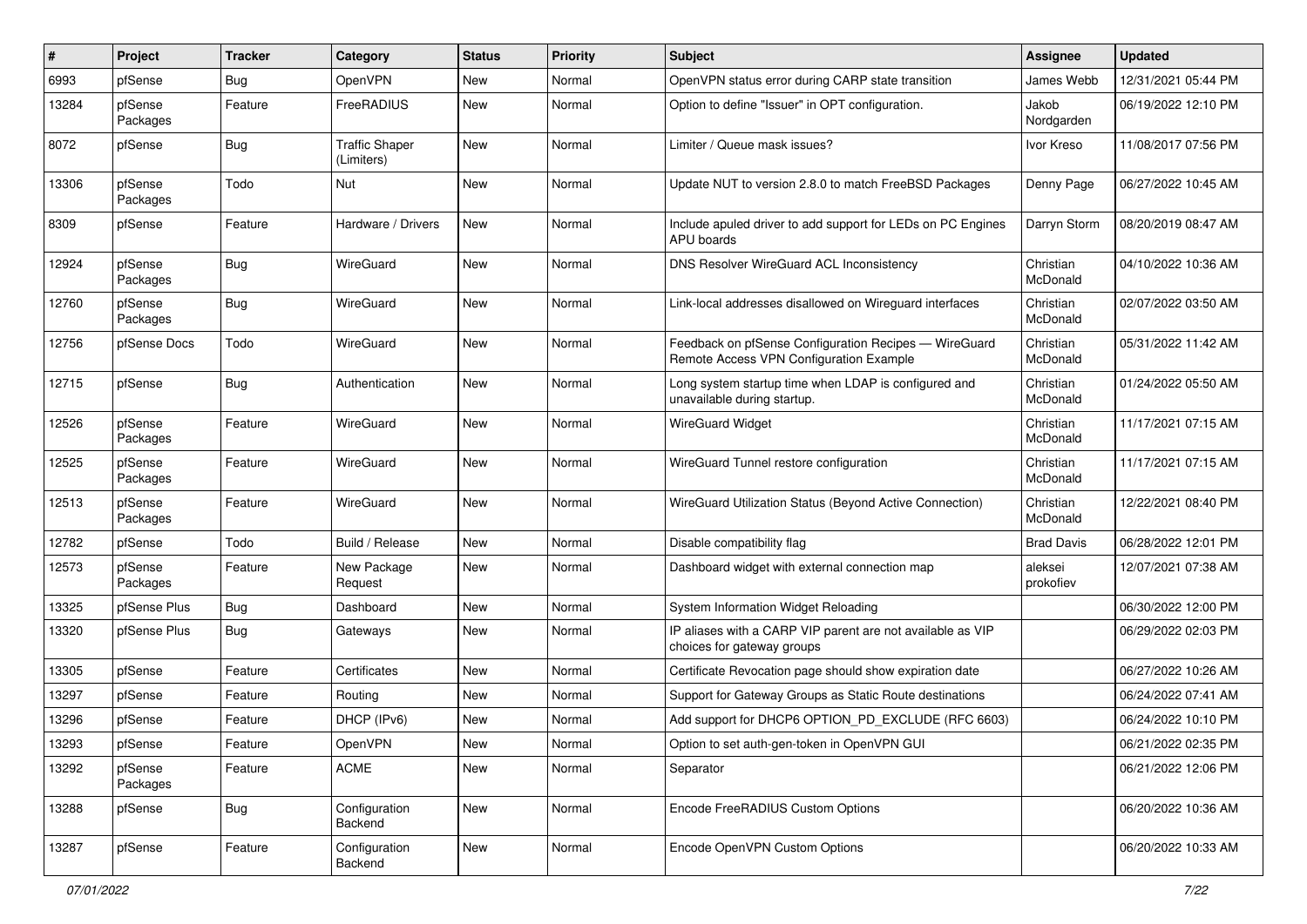| #     | Project             | <b>Tracker</b> | Category            | <b>Status</b> | <b>Priority</b> | Subject                                                                                        | Assignee | <b>Updated</b>      |
|-------|---------------------|----------------|---------------------|---------------|-----------------|------------------------------------------------------------------------------------------------|----------|---------------------|
| 13280 | pfSense             | Bug            | Unknown             | New           | Normal          | Entries duplicated in /boot/loader.conf                                                        |          | 06/19/2022 11:11 AM |
| 13279 | pfSense             | <b>Bug</b>     | Interfaces          | New           | Normal          | DHCP config override affects Gateway installation.                                             |          | 06/17/2022 07:25 AM |
| 13277 | pfSense             | <b>Bug</b>     | <b>IGMP Proxy</b>   | New           | Normal          | IGMP Proxy webConfigurator Page Always Produces Error                                          |          | 06/16/2022 07:50 PM |
| 13276 | pfSense             | Bug            | <b>IGMP Proxy</b>   | New           | Normal          | IGMP Proxy Error Message for Logging Links to System Log<br>Instead of Routing Log             |          | 06/16/2022 07:48 PM |
| 13273 | pfSense             | Bug            | DHCP (IPv4)         | New           | Normal          | dhclient can use conflicting recorded leases                                                   |          | 06/14/2022 11:07 AM |
| 13267 | pfSense             | Bug            | OpenVPN             | New           | Normal          | dpinger continues to run on OpenVPN gateway after OpenVPN<br>service is stopped.               |          | 06/12/2022 02:49 PM |
| 13264 | pfSense             | Feature        | <b>IPsec</b>        | New           | Normal          | IPSec Phase2 select multiple PFS key groups                                                    |          | 06/10/2022 04:29 PM |
| 13260 | pfSense             | Feature        | Authentication      | New           | Normal          | Add support for OpenVPN static-challenge                                                       |          | 06/09/2022 02:04 PM |
| 13256 | pfSense             | Feature        | DHCP (IPv4)         | New           | Normal          | Better handling of duplicate IPs in static DHCP assignments                                    |          | 06/11/2022 04:51 PM |
| 13254 | pfSense             | Bug            | <b>DNS Resolver</b> | New           | Normal          | DNS resolver does not update "unbound.conf" file during link<br>down events                    |          | 06/28/2022 12:01 PM |
| 13253 | pfSense             | <b>Bug</b>     | DHCP (IPv6)         | New           | Normal          | dhcp6c" is not restarted when applying settings when<br>multiple WANs are configured for DHCP6 |          | 06/28/2022 12:01 PM |
| 13252 | pfSense             | <b>Bug</b>     | Upgrade             | New           | Normal          | reduce frequency of php-fpm socket connection attempts from<br>check reload status             |          | 06/12/2022 11:11 AM |
| 13249 | pfSense             | <b>Bug</b>     | Console Menu        | New           | Normal          | Running playback comands multiple times results in PHP error                                   |          | 06/06/2022 07:02 AM |
| 13248 | pfSense             | Regression     | DHCP (IPv6)         | New           | Normal          | IPv6 Router Advertisements runs when config.xml does not<br>contain an entry for the interface |          | 06/05/2022 07:44 PM |
| 13246 | pfSense<br>Packages | Feature        | iperf               | New           | Normal          | iperf3 service controls do not work                                                            |          | 06/05/2022 06:51 PM |
| 13244 | pfSense             | Feature        | Web Interface       | New           | Normal          | Add help text under Timezone settings in the GUI                                               |          | 06/03/2022 01:00 PM |
| 13242 | pfSense             | Feature        | Gateway Monitoring  | New           | Normal          | Enhancements to static route creation/deletion for dpinger<br>monitor IPs                      |          | 06/03/2022 11:20 AM |
| 13237 | pfSense             | <b>Bug</b>     | DHCP (IPv6)         | New           | Normal          | dhcp6c script cannot be executed safely                                                        |          | 06/01/2022 11:20 AM |
| 13236 | pfSense Docs        | Todo           | Products            | New           | Normal          | Document link speed limitations with igc and ix on 6100/4100                                   |          | 05/31/2022 05:53 PM |
| 13224 | pfSense             | <b>Bug</b>     | Notifications       | New           | Normal          | Email notification flood when UPS (NUT) and WAN send<br>notifications                          |          | 05/27/2022 01:58 AM |
| 13222 | pfSense             | Bug            | UPnP/NAT-PMP        | New           | Normal          | CARP IP does not listen for NAT-PMP packets                                                    |          | 05/26/2022 02:28 PM |
| 13207 | pfSense<br>Packages | Feature        | pfBlockerNG         | New           | Normal          | The feed column on the Alerts page is confusing                                                |          | 05/24/2022 04:56 AM |
| 13206 | pfSense Plus        | Bug            | Hardware / Drivers  | New           | Normal          | SG-3100 LED GPIO hangs                                                                         |          | 06/11/2022 07:01 PM |
| 13202 | pfSense<br>Packages | Bug            | pfBlockerNG         | New           | Normal          | Missing Protocols on IP Feed Groups Advanced<br>Inbound/Outbound Firewall Rule settings        |          | 05/23/2022 08:58 AM |
| 13201 | pfSense<br>Packages | Feature        | pfBlockerNG         | New           | Normal          | Add FireHol Security IP Feeds                                                                  |          | 05/23/2022 06:34 AM |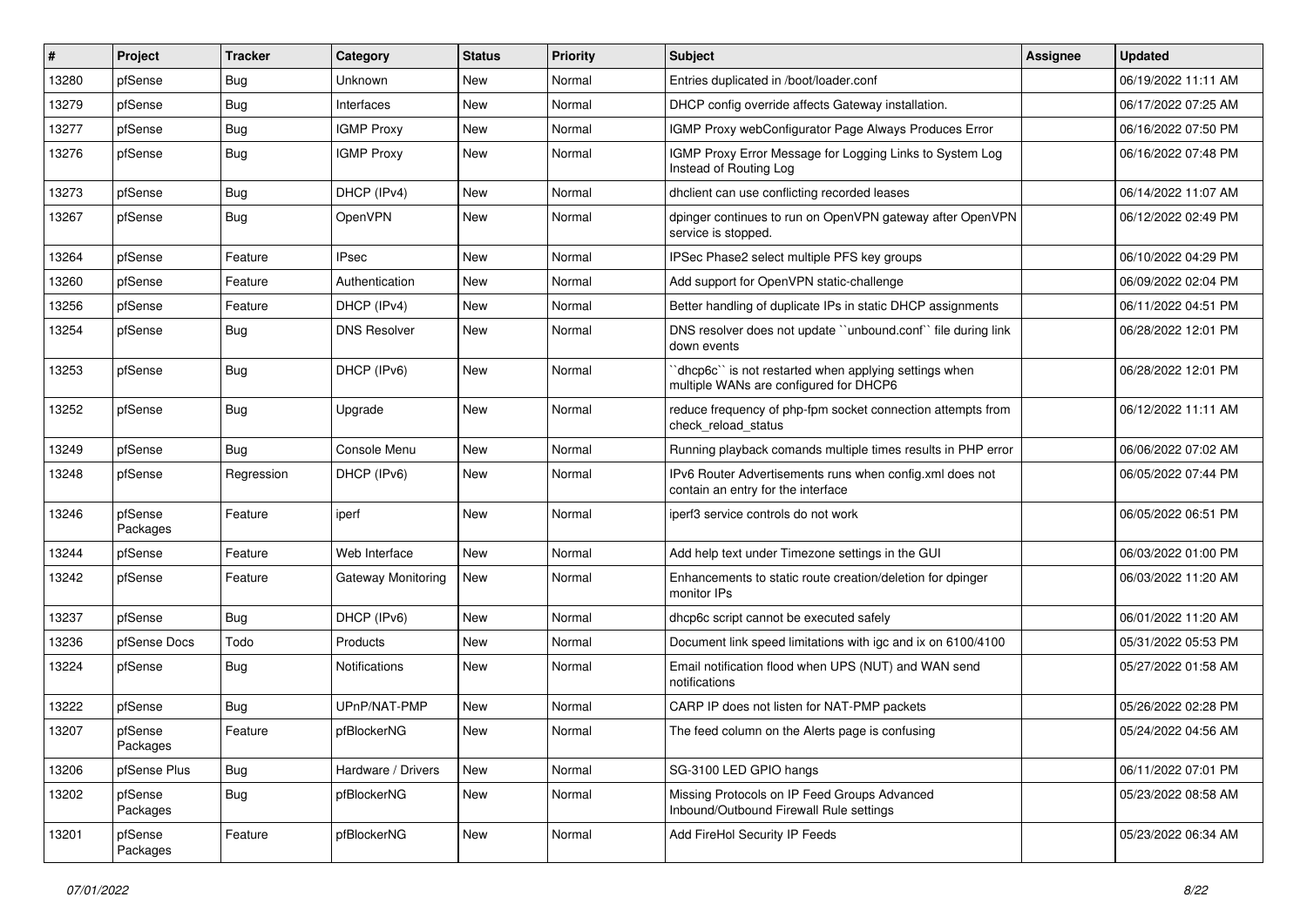| #     | Project             | <b>Tracker</b> | Category                 | <b>Status</b> | <b>Priority</b> | Subject                                                                                                     | <b>Assignee</b> | <b>Updated</b>      |
|-------|---------------------|----------------|--------------------------|---------------|-----------------|-------------------------------------------------------------------------------------------------------------|-----------------|---------------------|
| 13200 | pfSense<br>Packages | Feature        | pfBlockerNG              | New           | Normal          | Custom DNS Servers for Alert settings                                                                       |                 | 05/23/2022 06:16 AM |
| 13199 | pfSense<br>Packages | Feature        | pfBlockerNG              | New           | Normal          | Feed groups should not have the first listing in the group bar                                              |                 | 05/23/2022 06:03 AM |
| 13198 | pfSense<br>Packages | Feature        | pfBlockerNG              | New           | Normal          | Dark Theme Styling issues - Alerts White bar                                                                |                 | 05/23/2022 06:05 AM |
| 13197 | pfSense<br>Packages | Feature        | pfBlockerNG              | New           | Normal          | Put a Single donation link and a proper patreon lin in the<br>pfBlocker Support Banner / Widget             |                 | 05/23/2022 05:35 AM |
| 13196 | pfSense<br>Packages | Feature        | pfBlockerNG              | New           | Normal          | remove NoVirusThanks feed                                                                                   |                 | 05/23/2022 06:05 AM |
| 13195 | pfSense<br>Packages | Feature        | pfBlockerNG              | New           | Normal          | Dedicated website for Feed mangement - Community Driven                                                     |                 | 05/23/2022 05:22 AM |
| 13194 | pfSense<br>Packages | Bug            | pfBlockerNG              | New           | Normal          | Remove dead Malc0de feed                                                                                    |                 | 05/23/2022 05:16 AM |
| 13187 | pfSense             | Documentation  | Upgrade                  | New           | Normal          | Azure Frequently asked questions                                                                            |                 | 05/20/2022 06:52 AM |
| 13167 | pfSense             | Bug            | Dynamic DNS              | New           | Normal          | phpDynDNS: DigitalOcean ddns update fails (bad request,<br>invalid character '-' in request_id)             |                 | 06/16/2022 09:30 PM |
| 13158 | pfSense             | Bug            | Web Interface            | New           | Normal          | Input validation error when applying limiter changes                                                        |                 | 05/14/2022 05:32 PM |
| 13156 | pfSense<br>Packages | Regression     | pfBlockerNG              | New           | Normal          | pfBlockerNG IP block stats do not work                                                                      |                 | 06/29/2022 07:00 AM |
| 13141 | pfSense<br>Packages | Bug            | squidguard               | New           | Normal          | wrong page squidguard block                                                                                 |                 | 05/09/2022 05:33 PM |
| 13138 | pfSense<br>Packages | Feature        | pfBlockerNG              | New           | Normal          | DNS over HTTPS/TLS Blocking should be removed from<br>SafeSearch                                            |                 | 05/07/2022 02:52 AM |
| 13137 | pfSense<br>Packages | Feature        | pfBlockerNG              | New           | Normal          | ckuethe/doh-blocklist.txt add to DoH feeds                                                                  |                 | 05/07/2022 02:39 AM |
| 13136 | pfSense<br>Packages | Feature        | pfBlockerNG              | New           | Normal          | Add crypt0rr DNS-over-HTTPS (DOH) provider list feeds                                                       |                 | 05/07/2022 02:27 AM |
| 13128 | pfSense<br>Packages | Bug            | Zabbix                   | New           | Normal          | Zabbix Agent 6: HA Server Setup                                                                             |                 | 05/05/2022 01:55 AM |
| 13091 | pfSense             | Feature        | OpenVPN                  | New           | Normal          | RFE: Ability to specify the order of OpenVPN Authentication<br>servers                                      |                 | 04/22/2022 04:30 PM |
| 13087 | pfSense             | Bug            | OpenVPN                  | New           | Normal          | OpenVPN Server: hide WINS servers list when netbios option<br>is unchecked while WINS servers is checked    |                 | 04/22/2022 10:29 AM |
| 13076 | pfSense             | <b>Bug</b>     | Gateway Monitoring       | New           | Normal          | Marking a gateway as down does not affect IPsec entries using<br>gateway groups                             |                 | 06/28/2022 12:01 PM |
| 13074 | pfSense Plus        | <b>Bug</b>     | Cryptographic<br>Modules | New           | Normal          | AES-GCM with SafeXcel on Netgate 2100 causes MBUF<br>overload                                               |                 | 06/12/2022 11:14 AM |
| 13073 | pfSense<br>Packages | <b>Bug</b>     | Squid                    | New           | Normal          | ClamAV - clamd dies with high CPU load and thus the C-ICAP<br>of squid-reverse proxy causes http:500 errors |                 | 04/19/2022 05:38 AM |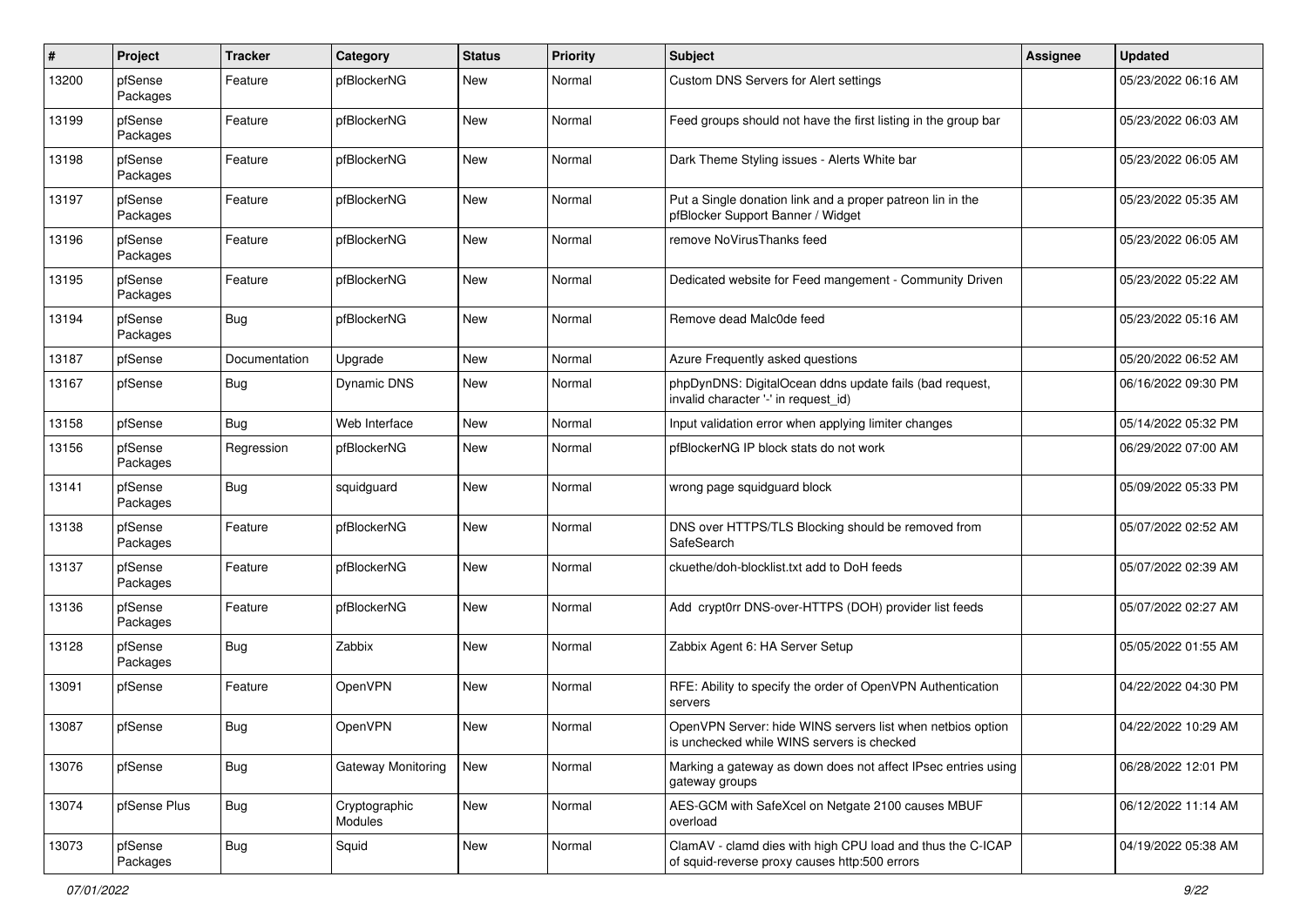| $\#$  | Project             | <b>Tracker</b> | Category                                 | <b>Status</b> | <b>Priority</b> | <b>Subject</b>                                                                                                     | Assignee | <b>Updated</b>      |
|-------|---------------------|----------------|------------------------------------------|---------------|-----------------|--------------------------------------------------------------------------------------------------------------------|----------|---------------------|
| 13068 | pfSense             | Bug            | Aliases / Tables                         | New           | Normal          | Error loading rules when URL Table IPs content is empty                                                            |          | 04/17/2022 09:07 PM |
| 13067 | pfSense             | <b>Bug</b>     | <b>FilterDNS</b>                         | New           | Normal          | filterdns resolve interval is twice the intended value                                                             |          | 04/17/2022 07:45 PM |
| 13058 | pfSense             | Todo           | Rules / NAT                              | New           | Normal          | Add static routes and directly connected networks back to<br>policy route negation rules                           |          | 04/13/2022 08:05 AM |
| 13053 | pfSense<br>Packages | Bug            | <b>ACME</b>                              | New           | Normal          | LoopiaAPI error handling                                                                                           |          | 05/05/2022 10:58 AM |
| 13051 | pfSense             | Bug            | <b>Traffic Shaper</b><br>(ALTQ)          | New           | Normal          | Firewall traffic shaper by interface selection unknow                                                              |          | 04/12/2022 07:03 AM |
| 13046 | pfSense             | Bug            | Rules / NAT                              | New           | Normal          | Floating rule applied to IPv6 interface with a SLAAC DHCPv6<br>gateway reports error on boot                       |          | 04/11/2022 09:50 AM |
| 13045 | pfSense<br>Packages | Bug            | WireGuard                                | New           | Normal          | Firewall floating rules ignore WireGuard traffic                                                                   |          | 04/11/2022 09:40 AM |
| 13044 | pfSense<br>Packages | Feature        | Mail report                              | New           | Normal          | Customized reporting                                                                                               |          | 04/11/2022 09:22 AM |
| 13043 | pfSense<br>Packages | Bug            | WireGuard                                | New           | Normal          | OSPF over Wireguard interface doesn't populate neighbors<br>after reboot                                           |          | 04/11/2022 09:22 AM |
| 13039 | pfSense<br>Packages | Feature        | AWS VPC                                  | New           | Normal          | Handle transit gateway VPNs in the AWS VPN wizard                                                                  |          | 04/11/2022 07:31 AM |
| 13018 | pfSense<br>Packages | Bug            | pfBlockerNG                              | New           | Normal          | TLD and DNSBL Safesearch DOH conflict disables TLD block<br>when conflicting DOH FQDN is deselected or whitelisted |          | 04/01/2022 05:59 PM |
| 13017 | pfSense             | Feature        | Packet Capture                           | New           | Normal          | Packet capture: add preview results while capture is running                                                       |          | 04/09/2022 11:08 AM |
| 13016 | pfSense Docs        | New Content    | Virtualization                           | New           | Normal          | Workaround for bandwith issues since 2.6 when installed in<br>Hyper-V                                              |          | 04/01/2022 01:06 PM |
| 13009 | pfSense             | Feature        | OpenVPN                                  | New           | Normal          | Add option for multiple remote addresses to OpenVPN Client                                                         |          | 03/31/2022 12:42 PM |
| 13003 | pfSense             | <b>Bug</b>     | Hardware / Drivers                       | New           | Normal          | Malicious Driver Detection event on ixl driver                                                                     |          | 06/25/2022 05:00 PM |
| 12982 | pfSense<br>Packages | Bug            | FreeRADIUS                               | New           | Normal          | FreeRadius RadReply table entries missing from pf                                                                  |          | 06/19/2022 05:38 PM |
| 12974 | pfSense Plus        | Bug            | Installer                                | New           | Normal          | Typing anything into 1100/2100 recovery installer causes<br>process to stop                                        |          | 06/05/2022 04:10 PM |
| 12960 | pfSense             | Bug            | Installer                                | New           | Normal          | VGA installer image defaults to serial console, serial console is<br>default in GUI settings                       |          | 06/28/2022 12:01 PM |
| 12950 | pfSense             | Bug            | Routing                                  | New           | Normal          | OpenVPN as default gateway does not get set at boot time                                                           |          | 04/09/2022 05:46 PM |
| 12938 | pfSense             | Bug            | IPv6 Router<br>Advertisements<br>(RADVD) | New           | Normal          | MaxRtrAdvInterval would allow stale DNS servers to be<br>deleted faster                                            |          | 03/12/2022 09:37 AM |
| 12927 | pfSense             | Bug            | OpenVPN                                  | New           | Normal          | OpenVPN with OCSP enabled allows connections with<br>revoked certificates                                          |          | 03/24/2022 08:22 AM |
| 12922 | pfSense             | Bug            | DHCP (IPv4)                              | New           | Normal          | Classless static routes received on DHCP WAN can override<br>chosen default gateway                                |          | 03/28/2022 10:08 AM |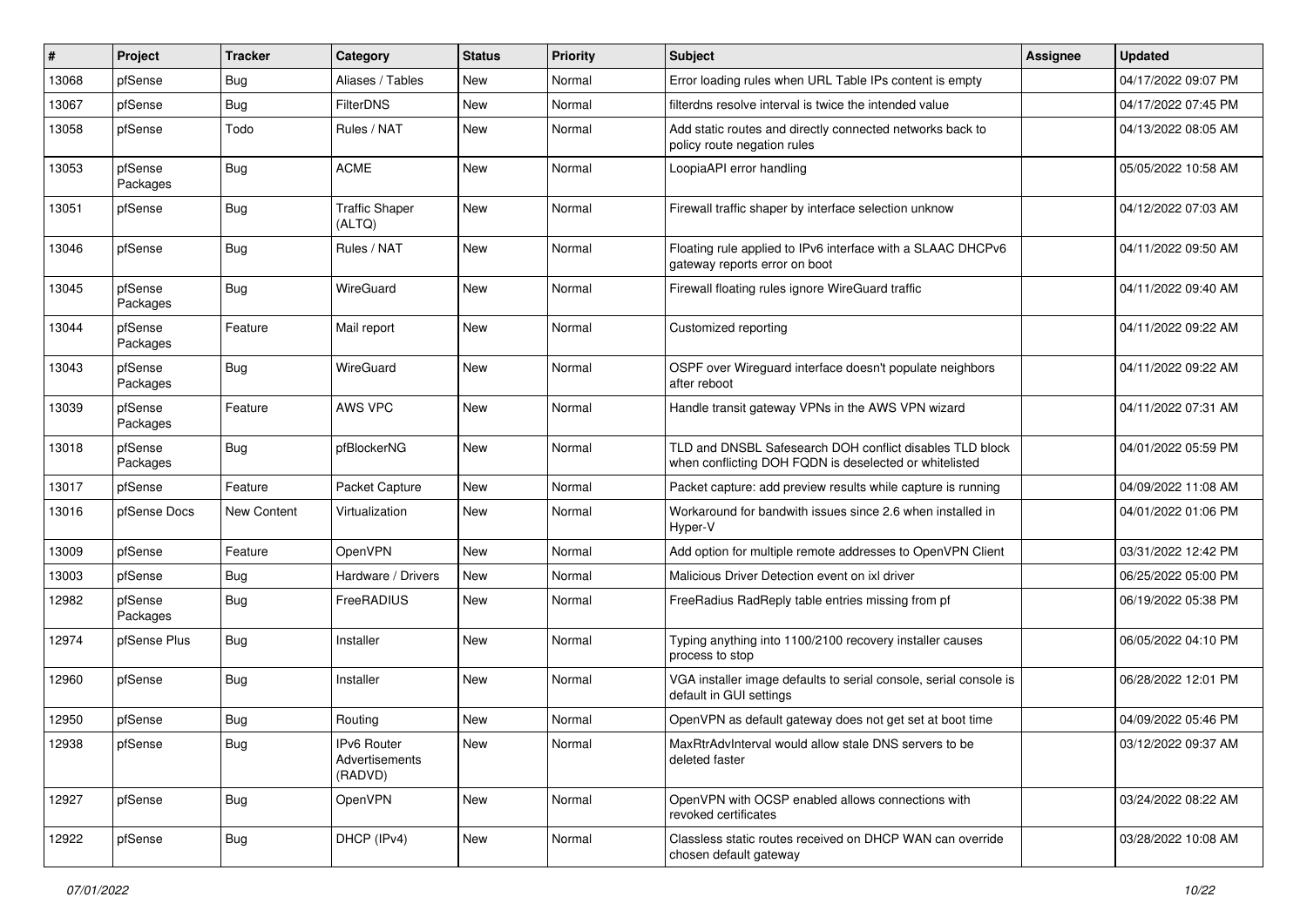| ∦     | Project             | <b>Tracker</b> | Category               | <b>Status</b> | <b>Priority</b> | <b>Subject</b>                                                                                                | <b>Assignee</b> | <b>Updated</b>      |
|-------|---------------------|----------------|------------------------|---------------|-----------------|---------------------------------------------------------------------------------------------------------------|-----------------|---------------------|
| 12918 | pfSense<br>Packages | Feature        | pfBlockerNG            | New           | Normal          | pfBlockerNG-devel changes from xmlrpc sync do not take<br>effect immediately                                  |                 | 03/07/2022 02:29 PM |
| 12905 | pfSense             | Bug            | Web Interface          | <b>New</b>    | Normal          | Add VLAN Re-assignment to Import Interface Mismatch<br>Wizard                                                 |                 | 03/07/2022 08:05 AM |
| 12903 | pfSense             | Feature        | Notifications          | <b>New</b>    | Normal          | alternative authentication methods for email notifications?                                                   |                 | 03/07/2022 07:52 AM |
| 12899 | pfSense<br>Packages | Bug            | Suricata               | New           | Normal          | Suricata doesn't honor Pass List                                                                              |                 | 03/04/2022 01:22 PM |
| 12889 | pfSense<br>Packages | Feature        | <b>FRR</b>             | <b>New</b>    | Normal          | FRR GUI add set ipv6 next-hop global                                                                          |                 | 03/02/2022 06:10 AM |
| 12888 | pfSense             | Bug            | Rules / NAT            | New           | Normal          | pfSense sends un-NATed packets during OpenVPN startup                                                         |                 | 03/01/2022 03:13 PM |
| 12883 | pfSense Docs        | Todo           | <b>DNS</b>             | New           | Normal          | Feedback on Services - DNS Resolver - Host Overrides                                                          |                 | 02/28/2022 07:54 PM |
| 12875 | pfSense             | <b>Bug</b>     | Package System         | New           | Normal          | Import zabbix-agent6 and zabbix-proxy6 from FreeBSD Ports                                                     |                 | 05/28/2022 06:50 PM |
| 12874 | pfSense             | Feature        | OpenVPN                | <b>New</b>    | Normal          | OpenVPN RADIUS Framed-Pool                                                                                    |                 | 02/25/2022 02:24 PM |
| 12861 | pfSense Docs        | Correction     | Hardware               | New           | Normal          | pfSense hardware tuning guide references obsolete interface<br>loader variable & buffer limits                |                 | 02/23/2022 05:31 PM |
| 12860 | pfSense<br>Packages | Feature        | New Package<br>Request | <b>New</b>    | Normal          | add mmc-utils package to all images                                                                           |                 | 02/24/2022 07:18 AM |
| 12859 | pfSense<br>Packages | Feature        | Zabbix                 | New           | Normal          | Add Zabbix 6.0 LTS (agent and proxy) packages                                                                 |                 | 02/23/2022 07:11 AM |
| 12857 | pfSense             | Bug            | Gateways               | New           | Normal          | Firewall gateway goes away when making changes to Bridge0<br>device                                           |                 | 02/27/2022 11:20 AM |
| 12848 | pfSense             | Feature        | Dynamic DNS            | New           | Normal          | Evaluation of the DynDNS "Result Match" string                                                                |                 | 02/22/2022 02:01 AM |
| 12845 | pfSense<br>Packages | Bug            | softflowd              | New           | Normal          | softflowd wrong vlan tag                                                                                      |                 | 02/21/2022 10:40 AM |
| 12828 | pfSense             | <b>Bug</b>     | Wireless               | <b>New</b>    | Normal          | pfSense keeps crashing (Fatal trap 12: page fault while in<br>kernel mode)                                    |                 | 02/21/2022 07:55 AM |
| 12823 | pfSense             | Bug            | DHCP (IPv6)            | <b>New</b>    | Normal          | Multiple DHCP6 WAN connections PPPoE interface 'defached'<br>status                                           |                 | 02/18/2022 05:39 AM |
| 12822 | pfSense<br>Packages | Bug            | pfBlockerNG            | New           | Normal          | IPv4 Source ASN format not working                                                                            |                 | 02/18/2022 10:47 AM |
| 12812 | pfSense<br>Packages | Feature        | arpwatch               | New           | Normal          | Would it be helpful if the FreeBSD net-mgmt/arpwatch port had<br>an option to use mail/dma for mail delivery? |                 | 02/16/2022 06:09 PM |
| 12806 | pfSense<br>Packages | Todo           | node_exporter          | New           | Normal          | Update node_exporter to 1.3.1                                                                                 |                 | 02/15/2022 05:26 PM |
| 12797 | pfSense             | Bug            | UPnP/NAT-PMP           | New           | Normal          | UPnP+STUN forms invalid outbound NAT rules using the<br>external address discovered from STUN                 |                 | 02/15/2022 01:01 PM |
| 12791 | pfSense Docs        | New Content    | <b>Diagnostics</b>     | New           | Normal          | Diagnostic Information for Support (pfSense)                                                                  |                 | 02/13/2022 08:49 PM |
| 12787 | pfSense Docs        | Todo           | <b>IPsec</b>           | New           | Normal          | Feedback on pfSense Configuration Recipes - Routing<br>Internet Traffic Through a Site-to-Site IPsec Tunnel   |                 | 02/11/2022 11:28 PM |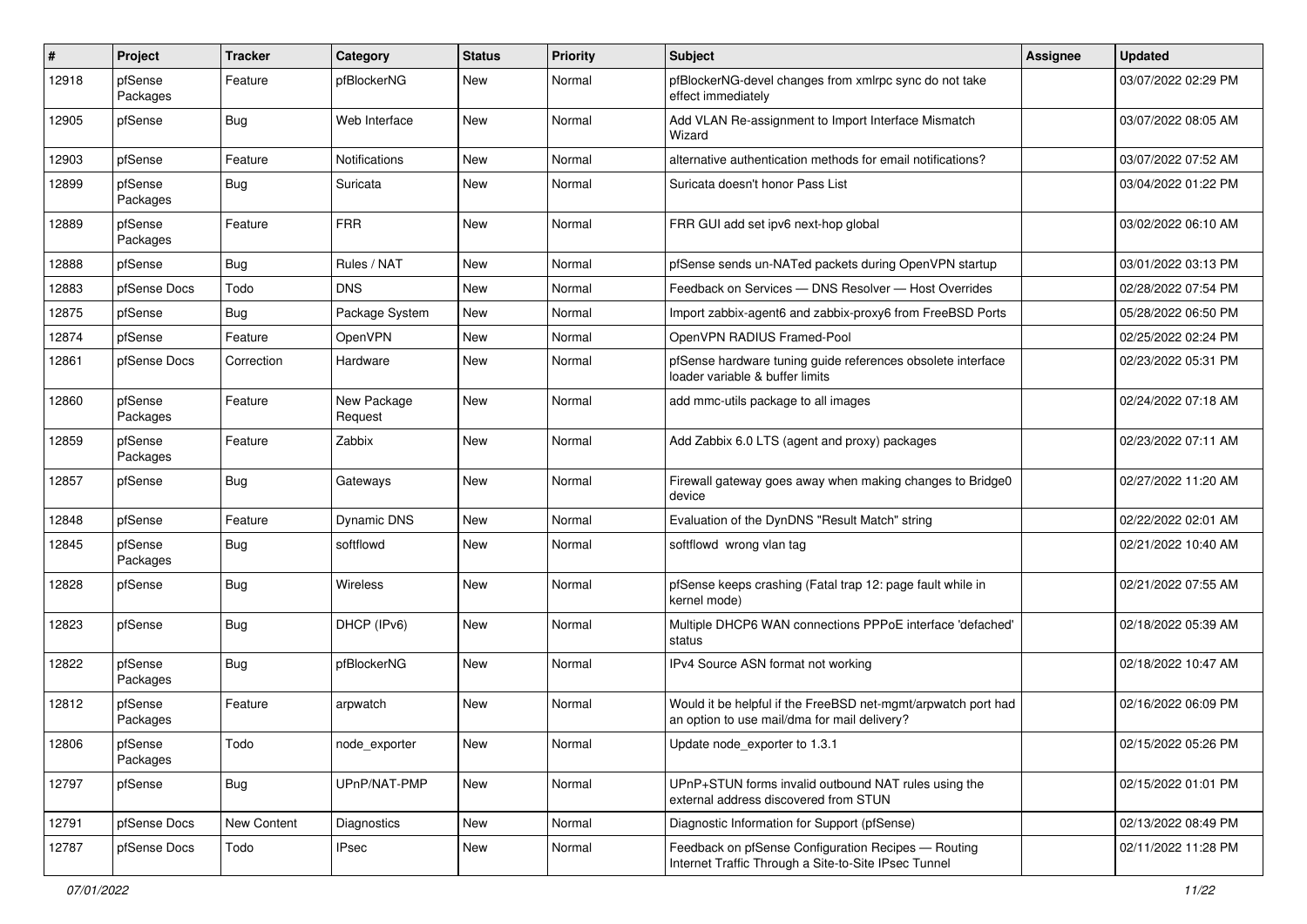| #     | Project             | <b>Tracker</b> | Category               | <b>Status</b> | <b>Priority</b> | Subject                                                                                                                               | Assignee | <b>Updated</b>      |
|-------|---------------------|----------------|------------------------|---------------|-----------------|---------------------------------------------------------------------------------------------------------------------------------------|----------|---------------------|
| 12774 | pfSense             | <b>Bug</b>     | Backup / Restore       | New           | Normal          | Picture widget image is not saved in backup                                                                                           |          | 04/04/2022 04:48 AM |
| 12768 | pfSense             | Feature        | Upgrade                | New           | Normal          | pfSense-repo: Make sure default config file exists                                                                                    |          | 06/28/2022 12:01 PM |
| 12767 | pfSense<br>Packages | <b>Bug</b>     | Avahi                  | New           | Normal          | 'Package radavahi-daemon does does not exist in current<br>pfSense version and it has been removed" message on<br>pfSense 2.7 restore |          | 02/07/2022 11:28 AM |
| 12764 | pfSense             | <b>Bug</b>     | Gateways               | New           | Normal          | VTI gateway status is pending after assigning the VTI interface                                                                       |          | 02/07/2022 05:41 AM |
| 12751 | pfSense<br>Packages | Bug            | <b>FRR</b>             | New           | Normal          | Improve FRR route restoration after gateway events                                                                                    |          | 02/06/2022 11:07 PM |
| 12748 | pfSense<br>Packages | Feature        | Suricata               | New           | Normal          | Suricata blocked page timestamp breakout to it's own sortable<br>column                                                               |          | 02/01/2022 12:06 PM |
| 12747 | pfSense             | Bug            | Logging                | New           | Normal          | System log is filled by sshguard                                                                                                      |          | 06/30/2022 05:21 AM |
| 12737 | pfSense             | <b>Bug</b>     | Certificates           | New           | Normal          | CApath is not defined by default in curl                                                                                              |          | 06/28/2022 12:01 PM |
| 12730 | pfSense             | Bug            | Captive Portal         | New           | Normal          | RADIUS accounting does not work if WAN is down                                                                                        |          | 01/26/2022 05:13 AM |
| 12726 | pfSense             | Bug            | Authentication         | New           | Normal          | LDAP select container button auto populate                                                                                            |          | 01/25/2022 01:48 PM |
| 12717 | pfSense<br>Packages | Todo           | Squid                  | New           | Normal          | Squid 5.x Branch                                                                                                                      |          | 01/25/2022 06:24 PM |
| 12711 | pfSense<br>Packages | Feature        | Telegraf               | New           | Normal          | Add InfluxDB V2 support                                                                                                               |          | 01/21/2022 02:54 AM |
| 12708 | pfSense             | Bug            | Aliases / Tables       | New           | Normal          | alias with non resolving DNS entry breaks underlying pf table                                                                         |          | 02/20/2022 06:13 PM |
| 12679 | pfSense             | Feature        | Interfaces             | New           | Normal          | Remind user to update DHCPv6 range when changing<br>interface IPv6 prefix                                                             |          | 01/12/2022 07:36 AM |
| 12676 | pfSense             | Feature        | Rules / NAT            | New           | Normal          | Add the Tagged option on the Port Forward rules edit page                                                                             |          | 01/11/2022 05:52 AM |
| 12667 | pfSense<br>Packages | Bug            | WireGuard              | New           | Normal          | Firewall Crashed After Upgrading Wireguard                                                                                            |          | 01/07/2022 09:18 AM |
| 12665 | pfSense             | Feature        | Rules / NAT            | New           | Normal          | Ability to add custom pf rules from the GUI                                                                                           |          | 01/07/2022 09:30 AM |
| 12659 | pfSense Docs        | Todo           | Hardware               | New           | Normal          | Feedback on Hardware - Hardware Tuning and<br>Troubleshooting - Flow Control for ix                                                   |          | 01/16/2022 10:22 AM |
| 12658 | pfSense<br>Packages | Feature        | darkstat               | New           | Normal          | Adding prometheus metrics to darkstat                                                                                                 |          | 05/27/2022 09:44 PM |
| 12656 | pfSense<br>Packages | Feature        | New Package<br>Request | New           | Normal          | <b>NextDNS</b>                                                                                                                        |          | 01/31/2022 01:50 AM |
| 12655 | pfSense<br>Packages | Bug            | Telegraf               | New           | Normal          | telegraf, wireguard plugin failing                                                                                                    |          | 12/30/2021 05:51 PM |
| 12648 | pfSense             | Bug            | Captive Portal         | New           | Normal          | Undocumented variables 'listenporthttp' and 'listenporthttps'                                                                         |          | 12/28/2021 10:44 AM |
| 12625 | pfSense             | Feature        | Logging                | New           | Normal          | Granular logging options for default firewall rules.                                                                                  |          | 12/21/2021 06:39 PM |
| 12612 | pfSense             | <b>Bug</b>     | <b>DNS Resolver</b>    | New           | Normal          | DNS Resolver is restarted during every "rc.newwanip" event                                                                            |          | 06/28/2022 12:01 PM |
| 12602 | pfSense             | Feature        | Dynamic DNS            | New           | Normal          | DHCPv6 should allow DDNS Client updates for hosts                                                                                     |          | 12/15/2021 11:00 AM |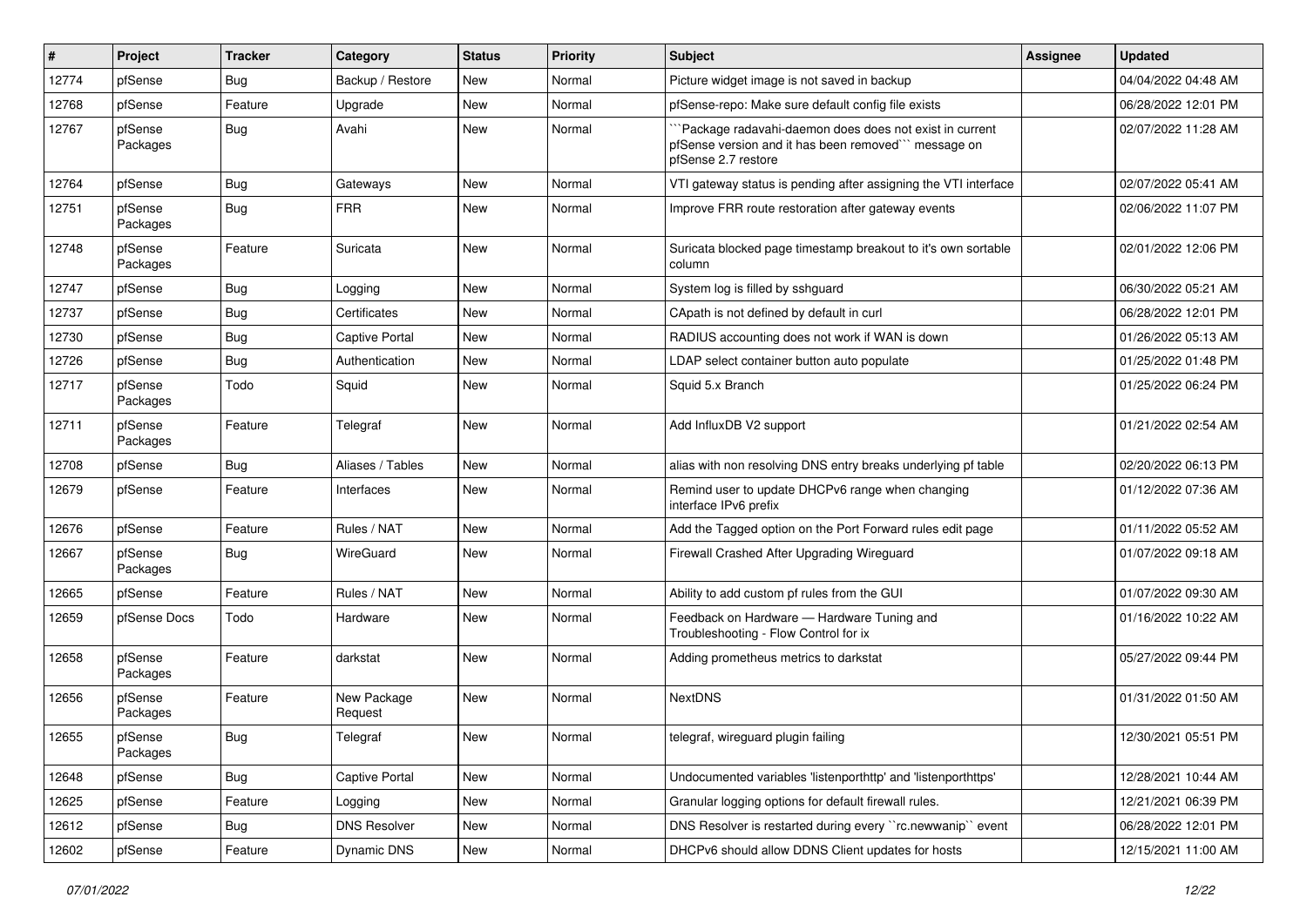| $\vert$ # | Project             | <b>Tracker</b> | Category                    | <b>Status</b> | <b>Priority</b> | <b>Subject</b>                                                                                                            | Assignee | <b>Updated</b>      |
|-----------|---------------------|----------------|-----------------------------|---------------|-----------------|---------------------------------------------------------------------------------------------------------------------------|----------|---------------------|
| 12600     | pfSense             | Feature        | Aliases / Tables            | New           | Normal          | allow custom mask for a network alias created from a FQDN                                                                 |          | 12/15/2021 10:50 AM |
| 12597     | pfSense Docs        | New Content    | Hardware                    | New           | Normal          | How to reset IPMI settings and password for Netgate<br>appliances                                                         |          | 05/07/2022 12:33 PM |
| 12581     | pfSense             | Regression     | DHCP (IPv6)                 | New           | Normal          | CARP IPv6 assigned address does not get advertised to<br>endpoints with RADV                                              |          | 12/16/2021 02:34 PM |
| 12570     | pfSense Docs        | Correction     | General                     | New           | Normal          | Active appliance list missing 6100                                                                                        |          | 12/06/2021 11:41 AM |
| 12563     | pfSense             | <b>Bug</b>     | OpenVPN                     | New           | Normal          | OpenVPN server doesn't support Framed-IPv6-Address<br><b>RADIUS attribute</b>                                             |          | 12/03/2021 11:19 AM |
| 12553     | pfSense             | Feature        | Backup / Restore            | New           | Normal          | Auto Config Backup: Allow selecting multiple backups for<br>deletion                                                      |          | 02/22/2022 04:27 AM |
| 12552     | pfSense             | <b>Bug</b>     | OpenVPN                     | New           | Normal          | "Pull DNS" option within OpenVPN client does not cause<br>pfSense to use DNS servers assigned by remote OpenVPN<br>server |          | 12/08/2021 08:45 AM |
| 12546     | pfSense Plus        | Feature        | Authentication              | <b>New</b>    | Normal          | Add 2FA Support to pfSense Plus Local Database<br>Authentication                                                          |          | 06/25/2022 05:30 PM |
| 12542     | pfSense             | <b>Bug</b>     | <b>Virtual IP Addresses</b> | <b>New</b>    | Normal          | Cannot assign a same IPv6 Link-Local address to different<br>interfaces                                                   |          | 11/25/2021 01:41 AM |
| 12538     | pfSense<br>Packages | Bug            | PIMD                        | New           | Normal          | PIMD sub-interface bug                                                                                                    |          | 11/20/2021 09:44 PM |
| 12535     | pfSense             | Documentation  | Routing                     | New           | Normal          | Negate Rules function does not match the description                                                                      |          | 11/19/2021 02:03 PM |
| 12534     | pfSense Plus        | Feature        | Hardware / Drivers          | New           | Normal          | Generate a ISO Image for Remote Restore of pfSense Plus on<br>the XG-1537 and 1541 units with IPMI                        |          | 05/30/2022 10:28 AM |
| 12524     | pfSense Plus        | Feature        | <b>Operating System</b>     | New           | Normal          | OpenSSL QAT Engine                                                                                                        |          | 04/10/2022 02:54 AM |
| 12519     | pfSense             | Bug            | Authentication              | New           | Normal          | Fail authentication using special character in password via the<br><b>LDAP</b> connector                                  |          | 11/12/2021 07:39 AM |
| 12509     | pfSense             | <b>Bug</b>     | OpenVPN                     | <b>New</b>    | Normal          | Deffered authentication does not work with auth-gen-token<br>external-auth or pusk "auth-token"                           |          | 11/08/2021 04:01 AM |
| 12508     | pfSense             | Bug            | <b>DHCP Relay</b>           | New           | Normal          | <b>DHCP Relay over VPN</b>                                                                                                |          | 11/06/2021 11:25 AM |
| 12504     | pfSense             | <b>Bug</b>     | Interfaces                  | New           | Normal          | BCM57412 NetXtreme-E 10Gb RDMA Ethernet controller<br>issue                                                               |          | 11/05/2021 04:51 AM |
| 12502     | pfSense<br>Packages | Feature        | syslog-ng                   | New           | Normal          | Syslog-ng Configuration Library (scl) missing                                                                             |          | 11/02/2021 06:06 PM |
| 12491     | pfSense<br>Packages | Feature        | squidguard                  | New           | Normal          | squidguard: allow multiple regex                                                                                          |          | 10/28/2021 03:30 PM |
| 12483     | pfSense             | Bug            | Configuration<br>Backend    | New           | Normal          | GUI creates inconsistent config.xml                                                                                       |          | 10/23/2021 06:48 AM |
| 12473     | pfSense             | Feature        | <b>IPsec</b>                | <b>New</b>    | Normal          | Allow user adjustment of IPsec Keep Alive periodic checks                                                                 |          | 12/22/2021 05:59 AM |
| 12467     | pfSense             | <b>Bug</b>     | <b>Captive Portal</b>       | <b>New</b>    | Normal          | CP error on client disconnect after reboot                                                                                |          | 10/17/2021 05:35 AM |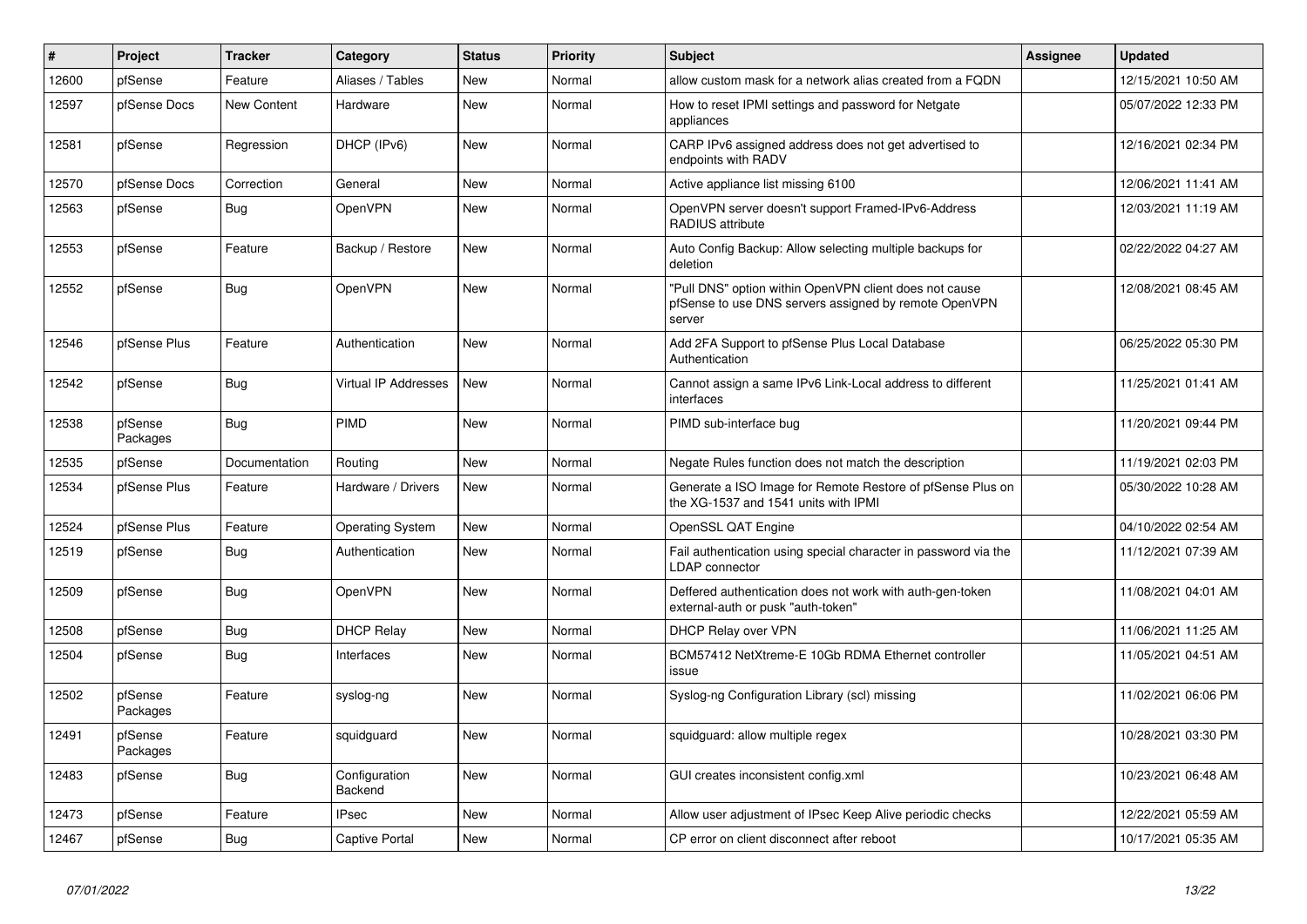| $\#$  | Project             | <b>Tracker</b> | Category                    | <b>Status</b> | <b>Priority</b> | <b>Subject</b>                                                                                                                      | <b>Assignee</b> | <b>Updated</b>      |
|-------|---------------------|----------------|-----------------------------|---------------|-----------------|-------------------------------------------------------------------------------------------------------------------------------------|-----------------|---------------------|
| 12465 | pfSense<br>Packages | Feature        | haproxy                     | New           | Normal          | Add forwardfor advanced usecases                                                                                                    |                 | 10/16/2021 07:35 PM |
| 12461 | pfSense Docs        | Todo           | Hardware                    | <b>New</b>    | Normal          | Improve macOS Serial Command Instructions                                                                                           |                 | 10/15/2021 03:47 PM |
| 12459 | pfSense             | Todo           | Virtual IP Addresses        | New           | Normal          | Add IP Alias subnet input validation                                                                                                |                 | 10/15/2021 09:35 AM |
| 12458 | pfSense             | Feature        | Authentication              | New           | Normal          | Use "unixHomeDirectory" instead of "homeDirectory" when<br>LDAP authentication server is Active Directory                           |                 | 10/15/2021 08:18 AM |
| 12451 | pfSense             | <b>Bug</b>     | <b>Virtual IP Addresses</b> | New           | Normal          | deleteVIP() does not check RFC2136 Update Source                                                                                    |                 | 10/13/2021 10:06 AM |
| 12444 | pfSense<br>Packages | Bug            | ntop                        | New           | Normal          | ntopng throws errors when viewing single host                                                                                       |                 | 10/11/2021 12:39 PM |
| 12436 | pfSense             | Bug            | <b>PPPoE Server</b>         | <b>New</b>    | Normal          | Pppoe server config gui does not allow setting of chap<br>authentication, and sets the network start address for<br>allocation to 0 |                 | 10/21/2021 08:15 AM |
| 12427 | pfSense<br>Packages | Todo           | haproxy                     | New           | Normal          | ha-proxy: action order in the GUI is not keeped in the resulting<br>ha-proxy configuration                                          |                 | 10/06/2021 07:02 AM |
| 12421 | pfSense             | Bug            | Rules / NAT                 | New           | Normal          | IPV6 limiter bug                                                                                                                    |                 | 10/02/2021 08:44 AM |
| 12411 | pfSense Docs        | Todo           | <b>High Availability</b>    | <b>New</b>    | Normal          | Feedback on High Availability - pfSense XML-RPC Config<br><b>Sync Overview</b>                                                      |                 | 09/29/2021 10:39 AM |
| 12402 | pfSense Docs        | Todo           | Configuration               | <b>New</b>    | Normal          | Feedback on Configuration - Advanced Configuration Options<br>— Notifications                                                       |                 | 09/24/2021 12:46 AM |
| 12401 | pfSense             | Bug            | <b>Traffic Graphs</b>       | New           | Normal          | Traffic graphs with untagged and tagged VLAN on same<br>interface                                                                   |                 | 09/23/2021 09:18 PM |
| 12400 | pfSense Docs        | Correction     | <b>NAT</b>                  | New           | Normal          | NAT 1:1 documentation - multi-wan information                                                                                       |                 | 03/13/2022 12:53 PM |
| 12395 | pfSense Docs        | Todo           | Packages                    | New           | Normal          | Feedback on Packages - FRR Package - Border Gateway<br>Protocol - BGP Required Information                                          |                 | 09/21/2021 04:32 PM |
| 12382 | pfSense             | Regression     | OpenVPN                     | New           | Normal          | Certificate Depth checking creates OpenVPN micro-outages<br>every time a user authenticates after 2.5.2 upgrade                     |                 | 01/17/2022 04:17 AM |
| 12367 | pfSense             | Todo           | Installer                   | New           | Normal          | ZFS: Do not show memstick disk on target list                                                                                       |                 | 09/13/2021 07:37 AM |
| 12358 | pfSense<br>Packages | Feature        | pfBlockerNG                 | New           | Normal          | IP List Copy/Import/Export                                                                                                          |                 | 09/09/2021 01:56 PM |
| 12357 | pfSense             | Bug            | Captive Portal              | <b>New</b>    | Normal          | Captive Portal popup Logout button loads full login page in<br>popup when clicked                                                   |                 | 10/27/2021 12:10 PM |
| 12338 | pfSense<br>Packages | <b>Bug</b>     | <b>RRD Summary</b>          | <b>New</b>    | Normal          | RRD Summary does not report data on 3100                                                                                            |                 | 04/15/2022 02:54 PM |
| 12329 | pfSense<br>Packages | Feature        | Avahi                       | <b>New</b>    | Normal          | Add optional floating firewall rules for IPv4 and IPv6                                                                              |                 | 02/09/2022 04:43 PM |
| 12308 | pfSense<br>Packages | Feature        | New Package<br>Request      | New           | Normal          | Dynamicaly Update Firewall Aliases from OpenVPN LDAP<br>Group membership of the connected user                                      |                 | 08/27/2021 12:51 AM |
| 12300 | pfSense             | Feature        | Hardware / Drivers          | New           | Normal          | Add Aquantia Atlantic driver to pfsense                                                                                             |                 | 09/14/2021 06:49 AM |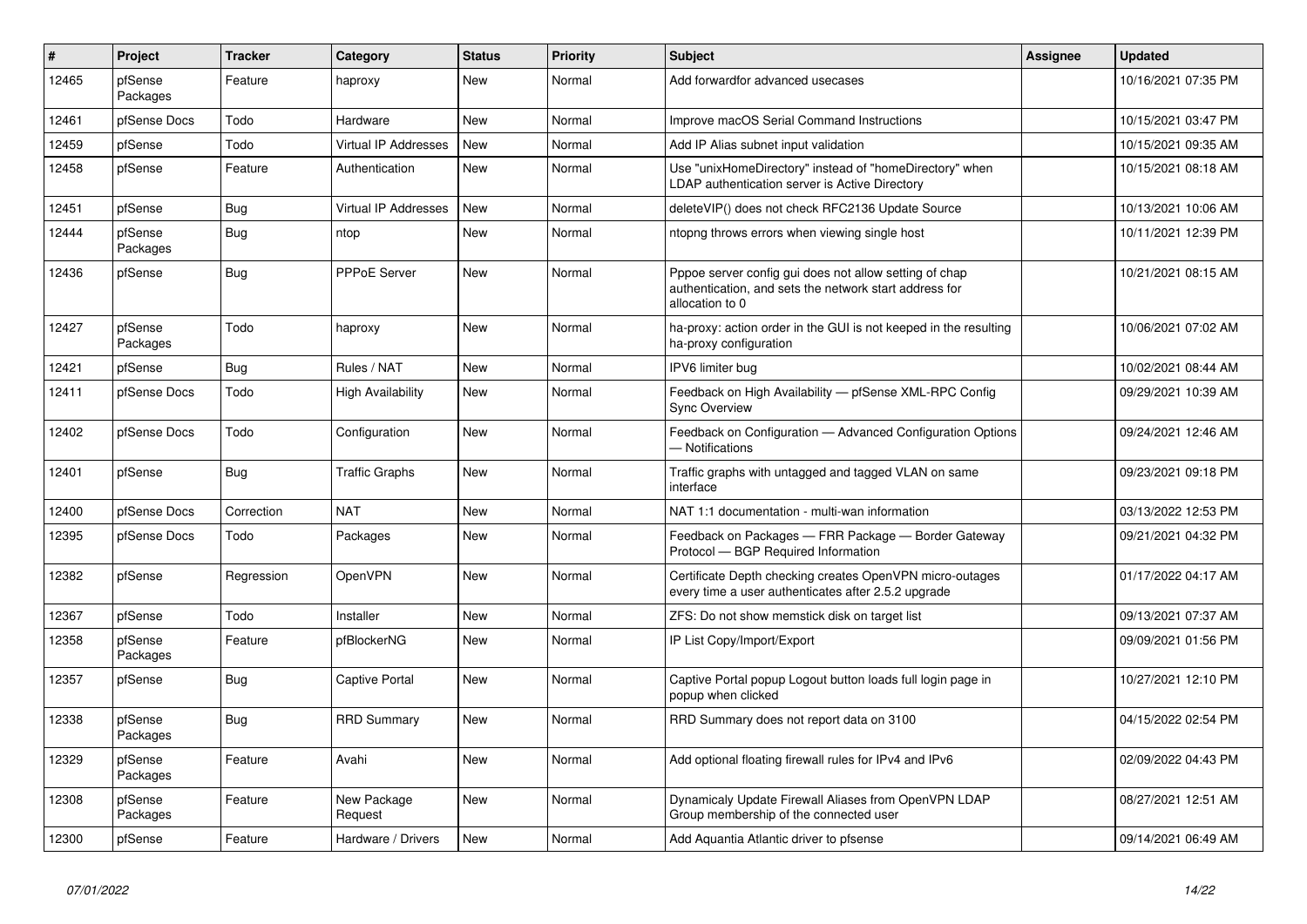| #     | Project             | <b>Tracker</b> | Category                 | <b>Status</b> | <b>Priority</b> | <b>Subject</b>                                                                                       | <b>Assignee</b> | <b>Updated</b>      |
|-------|---------------------|----------------|--------------------------|---------------|-----------------|------------------------------------------------------------------------------------------------------|-----------------|---------------------|
| 12286 | pfSense<br>Packages | Bug            | FreeRADIUS               | New           | Normal          | Add support for ntlm_auth in LDAP                                                                    |                 | 08/20/2021 08:27 AM |
| 12283 | pfSense             | <b>Bug</b>     | Authentication           | <b>New</b>    | Normal          | LDAP/RADIUS authentication servers configuration does not<br>allow source IP address to be specified |                 | 08/20/2021 01:15 AM |
| 12268 | pfSense Docs        | Todo           | <b>Firewall Rules</b>    | <b>New</b>    | Normal          | Feedback on Firewall - Aliases                                                                       |                 | 08/17/2021 12:55 AM |
| 12260 | pfSense<br>Packages | Bug            | ntop                     | New           | Normal          | Update popup and version missmatch?                                                                  |                 | 01/08/2022 05:53 AM |
| 12259 | pfSense             | <b>Bug</b>     | <b>Operating System</b>  | New           | Normal          | Intel em NICs Suffering Performance Degradation on<br>FreeBSD12                                      |                 | 02/25/2022 09:28 PM |
| 12249 | pfSense             | Bug            | Backup / Restore         | <b>New</b>    | Normal          | HAProxy causing failed ACB backups                                                                   |                 | 11/15/2021 11:58 PM |
| 12243 | pfSense             | Todo           | Package System           | New           | Normal          | Implement "``plugin_interfaces()```                                                                  |                 | 02/07/2022 03:50 AM |
| 12237 | pfSense Docs        | Todo           | Hardware                 | New           | Normal          | Feedback on Hardware - Hardware Tuning and<br>Troubleshooting                                        |                 | 08/10/2021 03:13 AM |
| 12190 | pfSense             | Feature        | Rules / NAT              | <b>New</b>    | Normal          | Add ability to reference ipv6 prefix in firewall rules and aliases                                   |                 | 08/05/2021 01:47 PM |
| 12188 | pfSense<br>Packages | Bug            | OpenVPN Client<br>Export | New           | Normal          | client export breaks multi remote configurations                                                     |                 | 10/02/2021 05:58 PM |
| 12179 | pfSense<br>Packages | Feature        | qemu-guest-agent         | New           | Normal          | QEMU package                                                                                         |                 | 07/30/2021 08:02 AM |
| 12162 | pfSense Docs        | Todo           | Products                 | <b>New</b>    | Normal          | Add "usb reset" as possible solution for non-booting flash<br>drives on the SG-1100                  |                 | 10/07/2021 02:19 PM |
| 12139 | pfSense             | Feature        | <b>DNS Forwarder</b>     | <b>New</b>    | Normal          | Add support in for specifying a DNSMASQ configuration file                                           |                 | 07/16/2021 09:45 PM |
| 12130 | pfSense<br>Packages | Bug            | Zeek                     | New           | Normal          | Zeek fails to start                                                                                  |                 | 07/15/2021 02:00 AM |
| 12126 | pfSense<br>Packages | <b>Bug</b>     | FreeRADIUS               | <b>New</b>    | Normal          | freeradius3 0.15.7 31                                                                                |                 | 10/11/2021 08:21 AM |
| 12122 | pfSense             | Bug            | Web Interface            | New           | Normal          | Perform greedy actions asychronously                                                                 |                 | 07/10/2021 01:10 PM |
| 12121 | pfSense             | Feature        | OpenVPN                  | New           | Normal          | Wider "local network(s)" fields in OpenVPN server<br>configuration                                   |                 | 07/19/2021 07:37 AM |
| 12120 | pfSense             | Feature        | <b>DHCP Relay</b>        | New           | Normal          | Permit several sets of destination DHCP servers in DHCP<br>relay                                     |                 | 07/11/2021 05:41 PM |
| 12098 | pfSense Docs        | Correction     | Configuration            | <b>New</b>    | Normal          | Feedback on pfSense Configuration Recipes - Accessing a<br>CPE/Modem from Inside the Firewall        |                 | 07/02/2021 02:30 AM |
| 12097 | pfSense<br>Packages | Feature        | pfBlockerNG              | New           | Normal          | Add dnsbl and geoip logs to system log                                                               |                 | 07/06/2021 01:25 PM |
| 12095 | pfSense             | Bug            | Authentication           | New           | Normal          | Memory leak in pcscd                                                                                 |                 | 06/01/2022 01:01 PM |
| 12091 | pfSense             | Feature        | Authentication           | New           | Normal          | RFE: Add support for sssd authentication                                                             |                 | 12/10/2021 04:55 PM |
| 12084 | pfSense<br>Packages | Bug            | <b>FRR</b>               | New           | Normal          | libfrr.so.0 error on SG-1100                                                                         |                 | 06/26/2021 08:22 AM |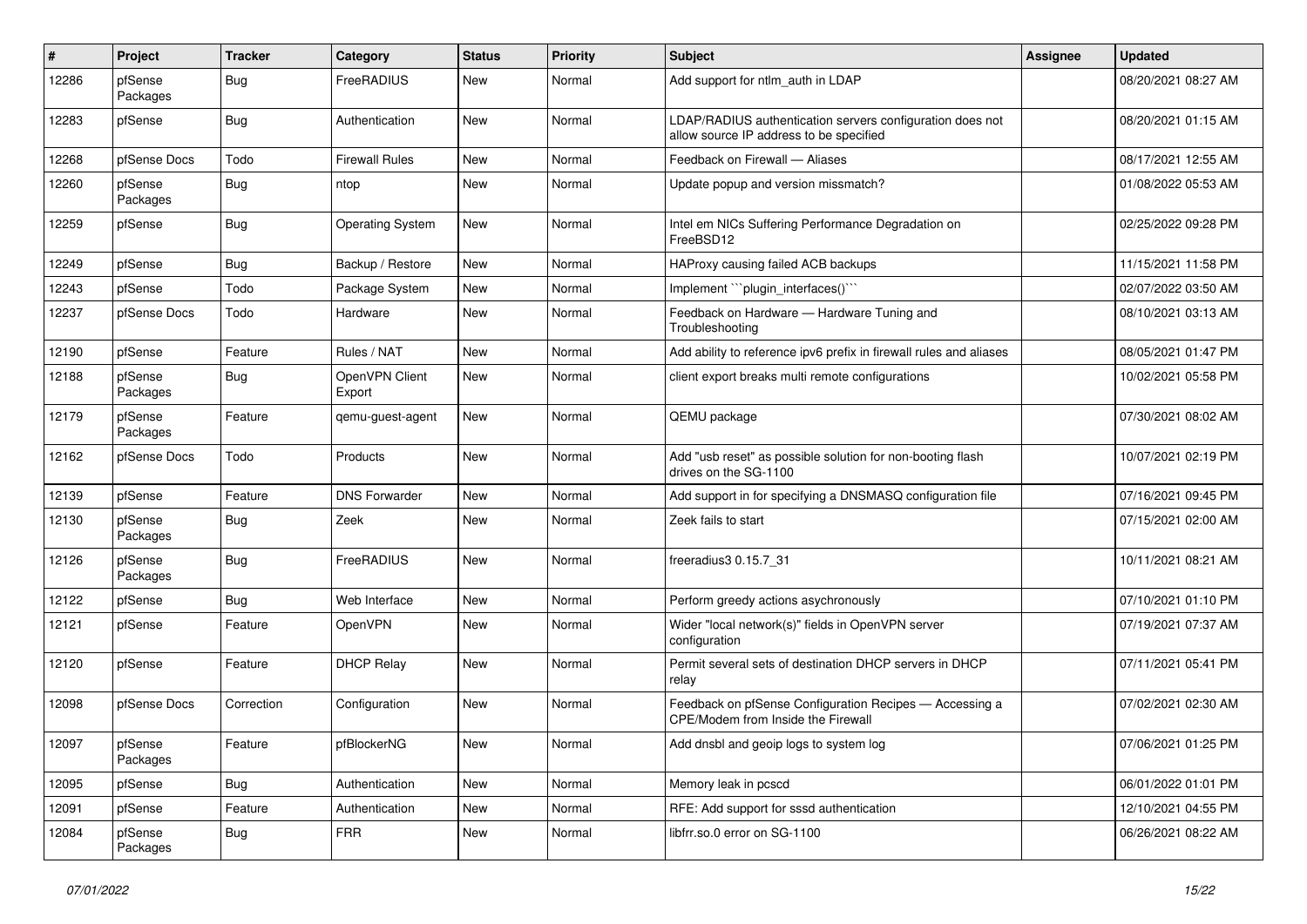| $\vert$ # | <b>Project</b>      | <b>Tracker</b> | Category               | <b>Status</b> | <b>Priority</b> | <b>Subject</b>                                                                                 | <b>Assignee</b> | <b>Updated</b>      |
|-----------|---------------------|----------------|------------------------|---------------|-----------------|------------------------------------------------------------------------------------------------|-----------------|---------------------|
| 12077     | pfSense             | Feature        | Gateways               | <b>New</b>    | Normal          | Allow stick-connections per gateway group                                                      |                 | 06/24/2021 08:45 AM |
| 12063     | pfSense Docs        | Todo           | Dynamic DNS            | <b>New</b>    | Normal          | Feedback on Services - Dynamic DNS - Configuring RFC<br>2136 Dynamic DNS updates               |                 | 06/18/2021 06:24 PM |
| 12056     | pfSense             | <b>Bug</b>     | Logging                | <b>New</b>    | Normal          | Filterlog says "Unknown Option %u"                                                             |                 | 06/18/2021 05:51 AM |
| 12033     | pfSense<br>Packages | Bug            | pfBlockerNG            | <b>New</b>    | Normal          | maxmindb and sqlite3 modules not found                                                         |                 | 10/01/2021 04:42 AM |
| 12009     | pfSense<br>Packages | Bug            | Zabbix                 | New           | Normal          | Zabbix Agent starts twice by /etc/rc.start packages                                            |                 | 06/08/2021 01:35 AM |
| 11974     | pfSense             | Feature        | <b>XMLRPC</b>          | New           | Normal          | XMLRPC synchronization for igmmproxy settings                                                  |                 | 05/29/2021 03:58 PM |
| 11970     | pfSense<br>Packages | <b>Bug</b>     | Coreboot               | <b>New</b>    | Normal          | Netgate Firmware Upgrade Doesn't Work on XG-2758                                               |                 | 04/21/2022 12:39 PM |
| 11963     | pfSense<br>Packages | Feature        | <b>FRR</b>             | New           | Normal          | Dynamically change OSPF interface costs on selected<br>interfaces on CARP event                |                 | 05/26/2021 04:13 AM |
| 11956     | pfSense             | Feature        | Web Interface          | New           | Normal          | "add" button in the top of pages with many user-added items                                    |                 | 07/10/2021 01:01 PM |
| 11954     | pfSense             | Feature        | <b>IGMP Proxy</b>      | New           | Normal          | Multicast limits                                                                               |                 | 05/25/2021 12:36 AM |
| 11953     | pfSense             | <b>Bug</b>     | <b>IGMP Proxy</b>      | New           | Normal          | XG-1541 crashes when igmpproxy is enabled and network<br>interfaces status change              |                 | 05/24/2021 04:55 PM |
| 11944     | pfSense Docs        | Todo           | Packages               | <b>New</b>    | Normal          | Feedback on Packages - FRR Package - Bidirectional<br><b>Forwarding Detection</b>              |                 | 05/21/2021 12:57 AM |
| 11931     | pfSense<br>Packages | Feature        | <b>ACME</b>            | New           | Normal          | Add support for validating a domain's ownership via Google<br>Cloud Cloud DNS                  |                 | 02/15/2022 03:18 AM |
| 11925     | pfSense             | Bug            | OpenVPN                | New           | Normal          | Calling-Station-Id always set to WAN IP                                                        |                 | 05/14/2021 09:27 AM |
| 11920     | pfSense Plus        | Feature        | Authentication         | <b>New</b>    | Normal          | SAML Authentication for pfSense (VPN and webConfigurator)                                      |                 | 05/14/2021 12:56 AM |
| 11898     | pfSense<br>Packages | Bug            | apcupsd                | New           | Normal          | PHP error from apcupsd dashboard widget                                                        |                 | 05/07/2021 09:12 AM |
| 11890     | pfSense<br>Packages | Feature        | New Package<br>Request | <b>New</b>    | Normal          | Browser-based "clientless" VPN                                                                 |                 | 05/05/2021 07:26 AM |
| 11876     | pfSense             | Feature        | Hardware / Drivers     | <b>New</b>    | Normal          | OpenSSL does not use QAT acceleration on pfSense Plus<br>21.02-RELEASE-p1 or 21.05-DEVELOPMENT |                 | 05/03/2021 08:02 AM |
| 11872     | pfSense             | <b>Bug</b>     | Interfaces             | <b>New</b>    | Normal          | gif interfaces reporting incorrect traffic counters                                            |                 | 12/30/2021 04:00 AM |
| 11871     | pfSense Docs        | Correction     | Products               | <b>New</b>    | Normal          | SG-2100 must be manually power cycled after installation                                       |                 | 10/07/2021 02:19 PM |
| 11856     | pfSense             | Feature        | Diagnostics            | <b>New</b>    | Normal          | Replace/add Alias or DNS names for known LAN addresses in<br>the State table                   |                 | 04/27/2021 08:01 AM |
| 11848     | pfSense<br>Packages | <b>Bug</b>     | Squid                  | New           | Normal          | Issue with squid cache download speed                                                          |                 | 04/23/2021 09:30 PM |
| 11841     | pfSense<br>Packages | Bug            | <b>FRR</b>             | <b>New</b>    | Normal          | FRR access lists default bahavior changed to permit by default                                 |                 | 04/22/2021 09:52 AM |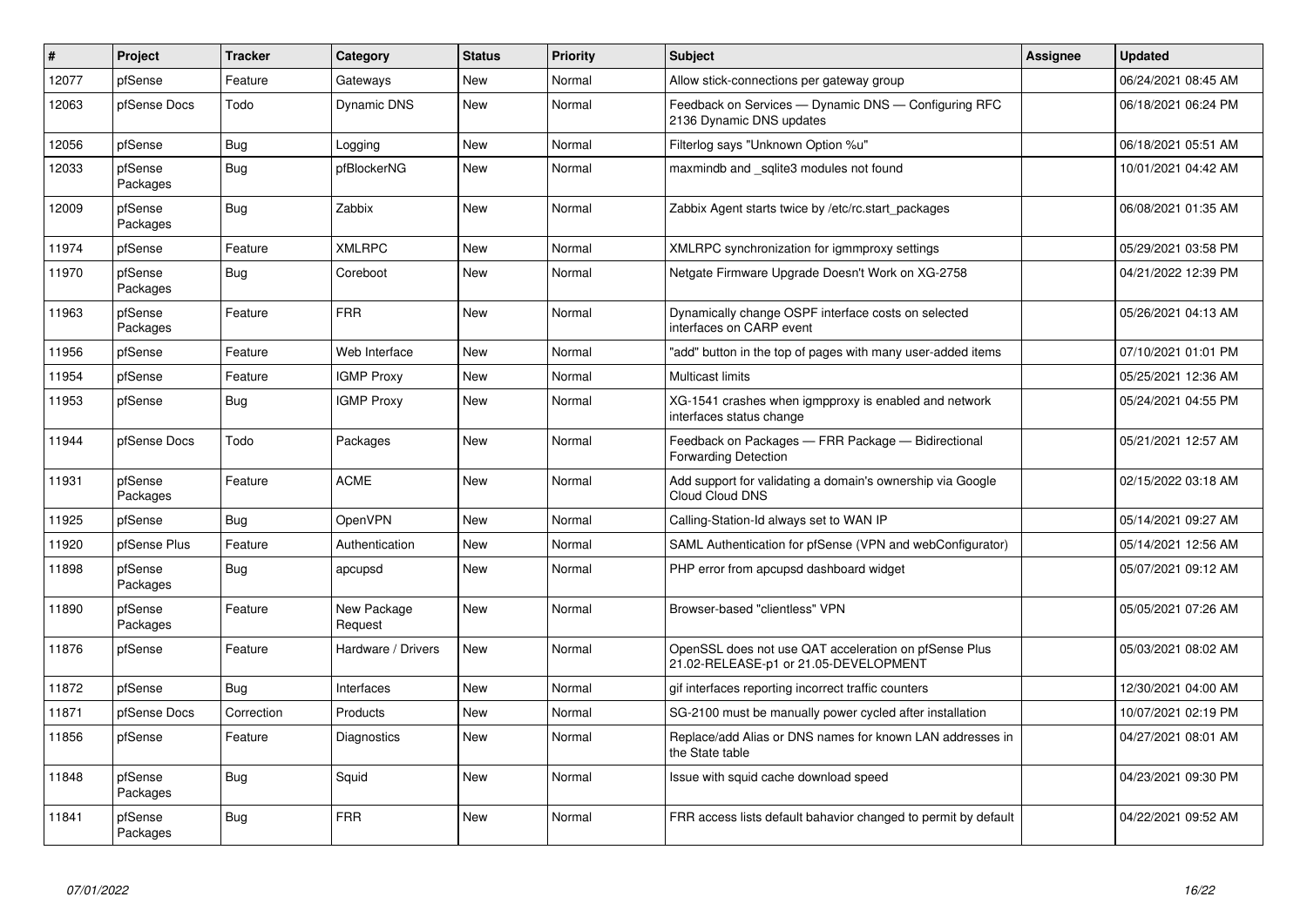| $\vert$ # | Project             | <b>Tracker</b>     | Category                 | <b>Status</b> | <b>Priority</b> | <b>Subject</b>                                                                                           | <b>Assignee</b> | <b>Updated</b>      |
|-----------|---------------------|--------------------|--------------------------|---------------|-----------------|----------------------------------------------------------------------------------------------------------|-----------------|---------------------|
| 11835     | pfSense<br>Packages | Bug                | <b>FRR</b>               | New           | Normal          | FRR OSPF redistributed connected routes disappearing                                                     |                 | 04/22/2021 07:11 AM |
| 11827     | pfSense<br>Packages | Feature            | <b>ACME</b>              | <b>New</b>    | Normal          | Please include acme deploy folder/scripts                                                                |                 | 03/06/2022 04:31 AM |
| 11826     | pfSense<br>Packages | Feature            | <b>ACME</b>              | <b>New</b>    | Normal          | Preserve acme SAN Method parameters for new cert creations                                               |                 | 04/20/2021 02:02 PM |
| 11823     | pfSense<br>Packages | Feature            | <b>FRR</b>               | <b>New</b>    | Normal          | Route handling enhancements                                                                              |                 | 04/19/2021 06:23 PM |
| 11802     | pfSense<br>Packages | <b>Bug</b>         | FreeRADIUS               | <b>New</b>    | Normal          | FreeRADIUS sync                                                                                          |                 | 05/10/2021 04:18 AM |
| 11786     | pfSense             | <b>Bug</b>         | Services                 | New           | Normal          | SSH incomplete setup and startup fail while recovering XML<br>backup in a fresh install of pfSense 2.5.0 |                 | 04/17/2021 01:36 PM |
| 11784     | pfSense<br>Packages | Feature            | squidguard               | New           | Normal          | squidguard auto update blacklist option                                                                  |                 | 04/06/2021 01:53 AM |
| 11778     | pfSense             | Bug                | OpenVPN                  | New           | Normal          | OpenVPN uses 100% CPU after experiencing packet loss                                                     |                 | 02/28/2022 07:38 AM |
| 11772     | pfSense Plus        | Feature            | Multi-WAN                | <b>New</b>    | Normal          | Layer 2 Tunnel Bonding Capability                                                                        |                 | 06/05/2021 03:27 PM |
| 11770     | pfSense Plus        | <b>Bug</b>         | Hardware / Drivers       | New           | Normal          | Pantech UML295 USB Modem No Longer Functional                                                            |                 | 04/01/2021 11:28 AM |
| 11763     | pfSense<br>Packages | Bug                | Status Monitoring        | New           | Normal          | Traffic graphs refresh issue                                                                             |                 | 05/03/2021 09:44 AM |
| 11761     | pfSense             | <b>Bug</b>         | L <sub>2</sub> TP        | New           | Normal          | L2TP/IPsec VPN: PPP LCP negotiation occurs before user<br>authentication                                 |                 | 03/31/2021 04:52 AM |
| 11759     | pfSense             | Bug                | Dashboard                | <b>New</b>    | Normal          | Traffic graphs on dashboard double upload on pppoe links                                                 |                 | 12/30/2021 04:00 AM |
| 11757     | pfSense             | Feature            | <b>XMLRPC</b>            | New           | Normal          | Allow XMLRPC sync to bypass default auth server in favor of<br>local database                            |                 | 03/30/2021 03:18 PM |
| 11749     | pfSense<br>Packages | Feature            | pfBlockerNG              | New           | Normal          | Option to disable NAT rule creation                                                                      |                 | 04/06/2021 11:45 PM |
| 11742     | pfSense<br>Packages | Bug                | Suricata                 | <b>New</b>    | Normal          | Blocking / Unblocking is not working correctly.                                                          |                 | 09/01/2021 11:08 AM |
| 11739     | pfSense Docs        | <b>New Content</b> | <b>High Availability</b> | <b>New</b>    | Normal          | Manual Outbound NAT rules in HA setup                                                                    |                 | 07/09/2021 08:26 AM |
| 11732     | pfSense Plus        | Feature            | Hardware / Drivers       | New           | Normal          | Add VXLAN Support to pfSense Plus                                                                        |                 | 03/15/2022 02:35 AM |
| 11731     | pfSense             | Bug                | Hardware / Drivers       | New           | Normal          | Missing support for Realtek USB NICs                                                                     |                 | 03/30/2021 04:32 AM |
| 11730     | pfSense             | <b>Bug</b>         | Web Interface            | New           | Normal          | Improve visibility of option selections in dark themes                                                   |                 | 03/25/2021 09:38 PM |
| 11724     | pfSense             | <b>Bug</b>         | Package System           | New           | Normal          | Packages unexpectedly removed when changing update<br>branches                                           |                 | 03/29/2021 08:09 AM |
| 11717     | pfSense             | <b>Bug</b>         | Rules / NAT              | New           | Normal          | Incorrect port forwarding rules if Destination port alias is not<br>equal to Redirect target port alias  |                 | 03/22/2021 06:06 AM |
| 11715     | pfSense             | Bug                | OpenVPN                  | New           | Normal          | OpenVPN MTU                                                                                              |                 | 03/22/2021 01:35 AM |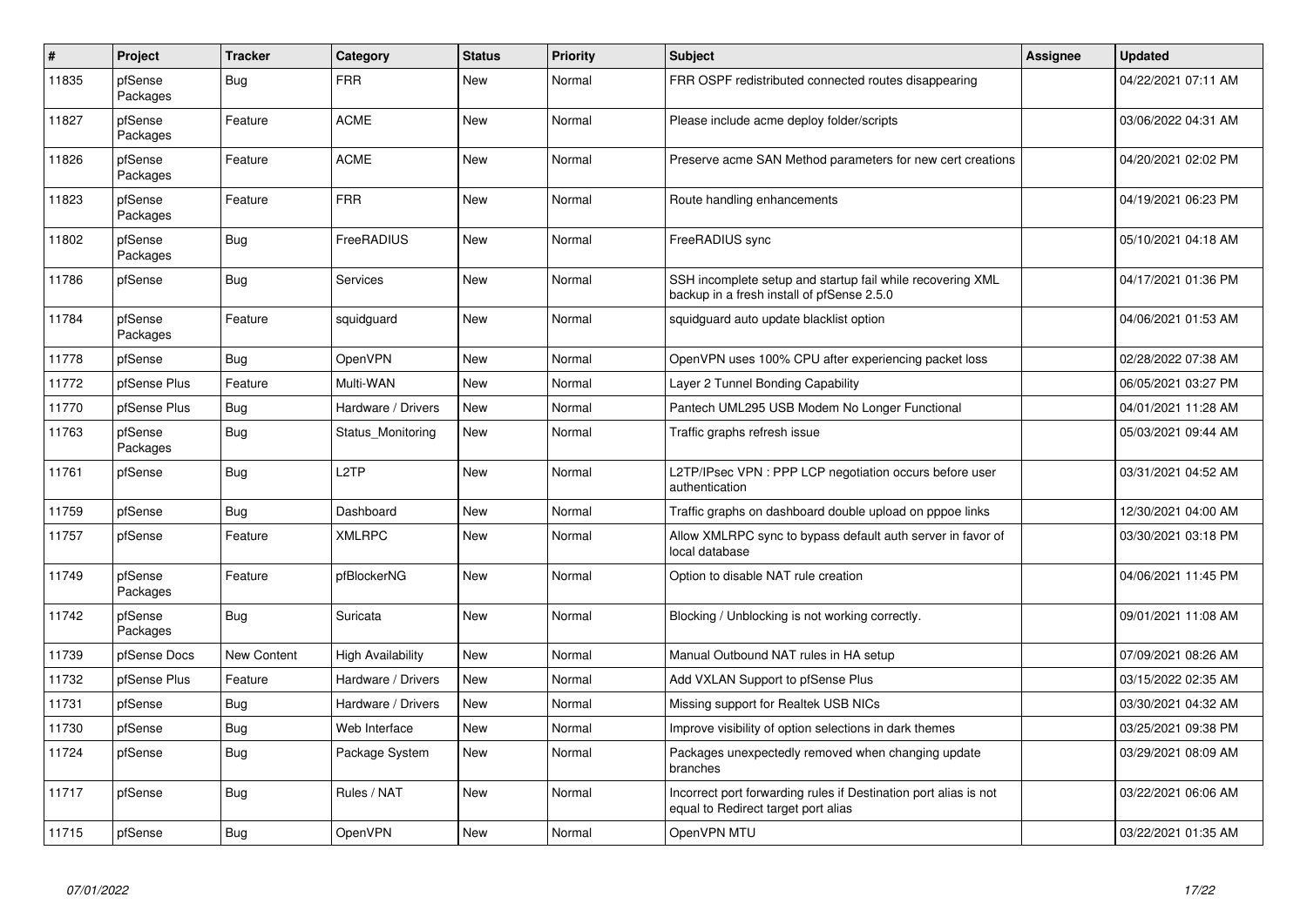| $\vert$ # | Project             | <b>Tracker</b> | Category                 | <b>Status</b> | <b>Priority</b> | <b>Subject</b>                                                                                                                                                                                     | <b>Assignee</b> | <b>Updated</b>      |
|-----------|---------------------|----------------|--------------------------|---------------|-----------------|----------------------------------------------------------------------------------------------------------------------------------------------------------------------------------------------------|-----------------|---------------------|
| 11714     | pfSense Docs        | New Content    | <b>High Availability</b> | <b>New</b>    | Normal          | Feedback on Troubleshooting - Troubleshooting High<br><b>Availability DHCP Failover</b>                                                                                                            |                 | 03/21/2021 05:58 PM |
| 11703     | pfSense<br>Packages | Feature        | <b>FRR</b>               | New           | Normal          | add Krill and Routinator support BGP RPKI                                                                                                                                                          |                 | 03/18/2021 07:47 PM |
| 11666     | pfSense             | <b>Bug</b>     | Logging                  | <b>New</b>    | Normal          | GUI Firewall log search not parsing filter.log beyond hard<br>coded limit                                                                                                                          |                 | 03/12/2021 11:38 AM |
| 11657     | pfSense             | Bug            | Interfaces               | New           | Normal          | netmap_ring_reinit error                                                                                                                                                                           |                 | 03/18/2021 10:32 PM |
| 11648     | pfSense Docs        | Todo           | Packages                 | New           | Normal          | Feedback on Packages - AWS VPC Wizard - pfSense Plus<br><b>Configuration Details</b>                                                                                                               |                 | 03/10/2021 06:30 AM |
| 11641     | pfSense             | Bug            | Interfaces               | <b>New</b>    | Normal          | On xn based interfaces without the VLANMTU flag the first<br>VLAN tag defined does not follow the parent interface MTU<br>settings. All subsequent VLAN tags follow the parent<br>interface's MTU. |                 | 03/09/2021 06:42 PM |
| 11634     | pfSense<br>Packages | Regression     | <b>BIND</b>              | <b>New</b>    | Normal          | bind hangs when pfsense is reconnecting as an openvpn client<br>to a TUN openvpn server                                                                                                            |                 | 03/14/2021 07:23 AM |
| 11625     | pfSense             | Feature        | OpenVPN                  | <b>New</b>    | Normal          | Cisco-AVPair aliases support                                                                                                                                                                       |                 | 03/05/2021 12:35 AM |
| 11622     | pfSense Docs        | Todo           | <b>IPsec</b>             | <b>New</b>    | Normal          | Update pfSense VPC VPN Configuration Wizard docs                                                                                                                                                   |                 | 03/04/2021 09:36 AM |
| 11619     | pfSense             | Bug            | Upgrade                  | <b>New</b>    | Normal          | Unable to upgrade 2.4.4-p3 to 2.5/21.02-p1                                                                                                                                                         |                 | 08/15/2021 10:00 AM |
| 11610     | pfSense<br>Packages | Bug            | <b>NET-SNMP</b>          | <b>New</b>    | Normal          | NET-SNMP is not setting the correct permissions on AgentX                                                                                                                                          |                 | 06/28/2021 07:54 AM |
| 11608     | pfSense Docs        | New Content    | Products                 | <b>New</b>    | Normal          | Interfaces order of XG-7100 Quad-Port 10GbE Fiber SFP+<br><b>Installation Kit</b>                                                                                                                  |                 | 03/03/2021 07:14 AM |
| 11604     | pfSense             | Feature        | WireGuard                | <b>New</b>    | Normal          | WireGuard Dynamic Listen Port Randomization                                                                                                                                                        |                 | 03/19/2021 10:59 AM |
| 11592     | pfSense<br>Packages | Bug            | node_exporter            | New           | Normal          | Node exporter can not read system statistics                                                                                                                                                       |                 | 10/15/2021 09:37 PM |
| 11579     | pfSense<br>Packages | Feature        | Snort                    | <b>New</b>    | Normal          | Snort alerts or blocks trigger notifications                                                                                                                                                       |                 | 03/01/2021 03:26 AM |
| 11573     | pfSense<br>Packages | Feature        | New Package<br>Request   | <b>New</b>    | Normal          | <b>Custom Commands</b>                                                                                                                                                                             |                 | 03/16/2021 07:28 PM |
| 11567     | pfSense<br>Packages | Feature        | Mail report              | <b>New</b>    | Normal          | Email report add a note filed request                                                                                                                                                              |                 | 02/27/2021 03:44 PM |
| 11556     | pfSense             | Bug            | Rules / NAT              | New           | Normal          | Kill all states associated with a NAT address                                                                                                                                                      |                 | 03/19/2021 10:29 AM |
| 11548     | pfSense             | <b>Bug</b>     | Rules / NAT              | <b>New</b>    | Normal          | "rule expands to no valid combination" error from port forward<br>automatic rule mixing IPv4 and IPv6 elements                                                                                     |                 | 02/27/2021 03:18 PM |
| 11541     | pfSense             | <b>Bug</b>     | OpenVPN                  | <b>New</b>    | Normal          | OpenVPN status does not work properly when set to TCP and<br>Concurrent Connections = 1                                                                                                            |                 | 03/02/2021 02:27 PM |
| 11525     | pfSense<br>Packages | Bug            | Suricata                 | <b>New</b>    | Normal          | pfsense 2.5.0 release version for vlan issue to suricata                                                                                                                                           |                 | 11/11/2021 08:16 AM |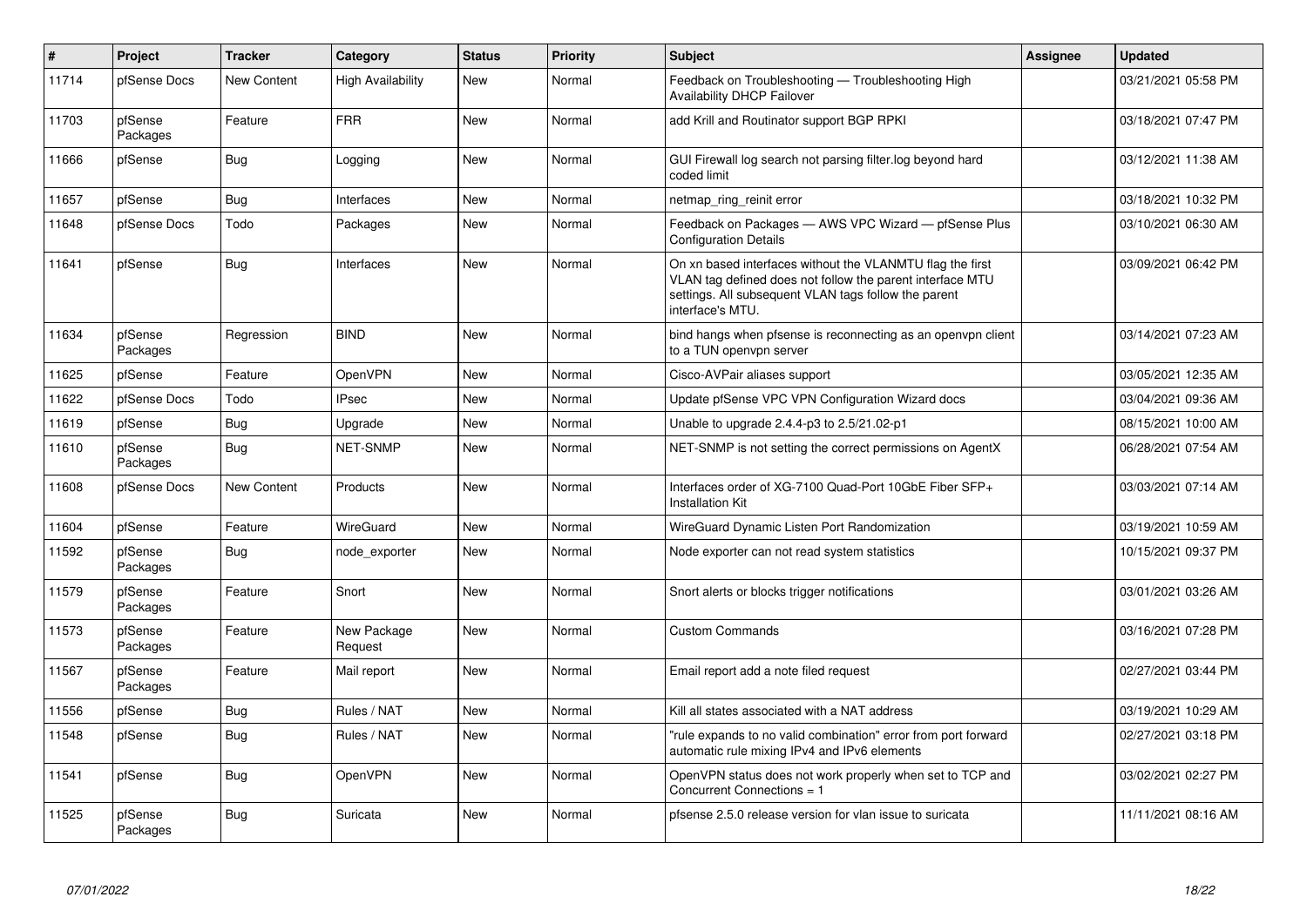| $\sharp$ | Project             | <b>Tracker</b> | Category               | <b>Status</b> | <b>Priority</b> | <b>Subject</b>                                                                                                                   | <b>Assignee</b> | <b>Updated</b>      |
|----------|---------------------|----------------|------------------------|---------------|-----------------|----------------------------------------------------------------------------------------------------------------------------------|-----------------|---------------------|
| 11522    | pfSense<br>Packages | Bug            | Zabbix                 | New           | Normal          | fping6 error                                                                                                                     |                 | 02/24/2021 07:13 AM |
| 11503    | pfSense             | <b>Bug</b>     | <b>OpenVPN</b>         | New           | Normal          | Using multiple authentication backends on an OpenVPN server<br>fails                                                             |                 | 02/23/2021 12:23 PM |
| 11479    | pfSense<br>Packages | Bug            | snmptt                 | New           | Normal          | snmptt 1.4.2 does not work in daemon mode                                                                                        |                 | 02/20/2021 04:37 PM |
| 11473    | pfSense             | Bug            | Web Interface          | New           | Normal          | System Activity shows invalid data on SG-3100                                                                                    |                 | 02/19/2021 08:12 PM |
| 11430    | pfSense             | Bug            | Interfaces             | New           | Normal          | PHP console spam after Assigning Interfaces                                                                                      |                 | 10/09/2021 10:37 AM |
| 11429    | pfSense             | <b>Bug</b>     | Web Interface          | New           | Normal          | System Log / Settings form activates "Reset Log Files" button<br>on enter                                                        |                 | 10/28/2021 01:35 PM |
| 11414    | pfSense<br>Packages | Bug            | pfBlockerNG            | New           | Normal          | Enabling feed "Public DNS4 all" breaks some Google<br>services                                                                   |                 | 02/13/2021 02:46 AM |
| 11412    | pfSense             | Bug            | Interfaces             | New           | Normal          | LLDPD Package Doesn't Work with Switchports                                                                                      |                 | 02/12/2021 08:12 PM |
| 11411    | pfSense<br>Packages | Feature        | New Package<br>Request | New           | Normal          | Smokeping as a default latency measurement tool                                                                                  |                 | 02/12/2021 09:29 PM |
| 11410    | pfSense<br>Packages | Feature        | New Package<br>Request | New           | Normal          | adding bpytop (former Bashtop)                                                                                                   |                 | 07/26/2021 12:33 PM |
| 11398    | pfSense<br>Packages | <b>Bug</b>     | pfBlockerNG            | New           | Normal          | pfBlocker upgrade hangs forever                                                                                                  |                 | 04/21/2022 12:39 PM |
| 11379    | pfSense             | Feature        | Captive Portal         | <b>New</b>    | Normal          | <b>Template Roll Printer</b>                                                                                                     |                 | 02/07/2021 05:26 AM |
| 11375    | pfSense<br>Packages | <b>Bug</b>     | apcupsd                | New           | Normal          | UPS Type <blank> for USB APC</blank>                                                                                             |                 | 02/26/2021 11:10 AM |
| 11363    | pfSense             | Bug            | Installer              | New           | Normal          | Clean Install 2.5.0 fails due to hardware incompability                                                                          |                 | 02/04/2021 11:06 AM |
| 11335    | pfSense             | Bug            | Interfaces             | New           | Normal          | Spoofing the MAC on a LAGG interface does not work for<br>some NIC types.                                                        |                 | 01/29/2021 09:10 AM |
| 11324    | pfSense             | Feature        | Logging                | New           | Normal          | Separate syslog "Remote log servers" Parameters                                                                                  |                 | 01/27/2021 10:47 AM |
| 11302    | pfSense             | Feature        | WireGuard              | New           | Normal          | WireGuard XMLRPC sync                                                                                                            |                 | 03/19/2021 10:59 AM |
| 11280    | pfSense             | Todo           | WireGuard              | New           | Normal          | Add WireGuard to ALTQ list                                                                                                       |                 | 04/27/2021 12:32 PM |
| 11268    | pfSense             | <b>Bug</b>     | Web Interface          | New           | Normal          | Cookie named 'id' prevents Edit form fields being set properly                                                                   |                 | 09/03/2021 06:16 AM |
| 11262    | pfSense             | Feature        | Rules / NAT            | New           | Normal          | Time Based Rules - selects all days in the current month                                                                         |                 | 04/27/2021 12:32 PM |
| 11261    | pfSense<br>Packages | <b>Bug</b>     | pfBlockerNG            | New           | Normal          | pfBlockerNG ASN numbers in IPv4 (/IPv6) Custom List<br>generate error(s) "Invalid numeric literal at line 1, column 7"           |                 | 01/28/2021 08:34 AM |
| 11260    | pfSense<br>Packages | Feature        | pfBlockerNG            | New           | Normal          | pfBlockerNG: predefined ASN groups for Google, Facebook,<br>Apple, etc with useful selections                                    |                 | 01/18/2021 03:46 PM |
| 11257    | pfSense             | Feature        | Upgrade                | New           | Normal          | Installed Packages: Update all button                                                                                            |                 | 01/18/2021 10:45 AM |
| 11243    | pfSense             | Feature        | Interfaces             | New           | Normal          | individual pfctl snort2c tables per interface only blocking IPs for<br>specific interface when a rule triggers in snort/suricata |                 | 01/14/2021 03:02 PM |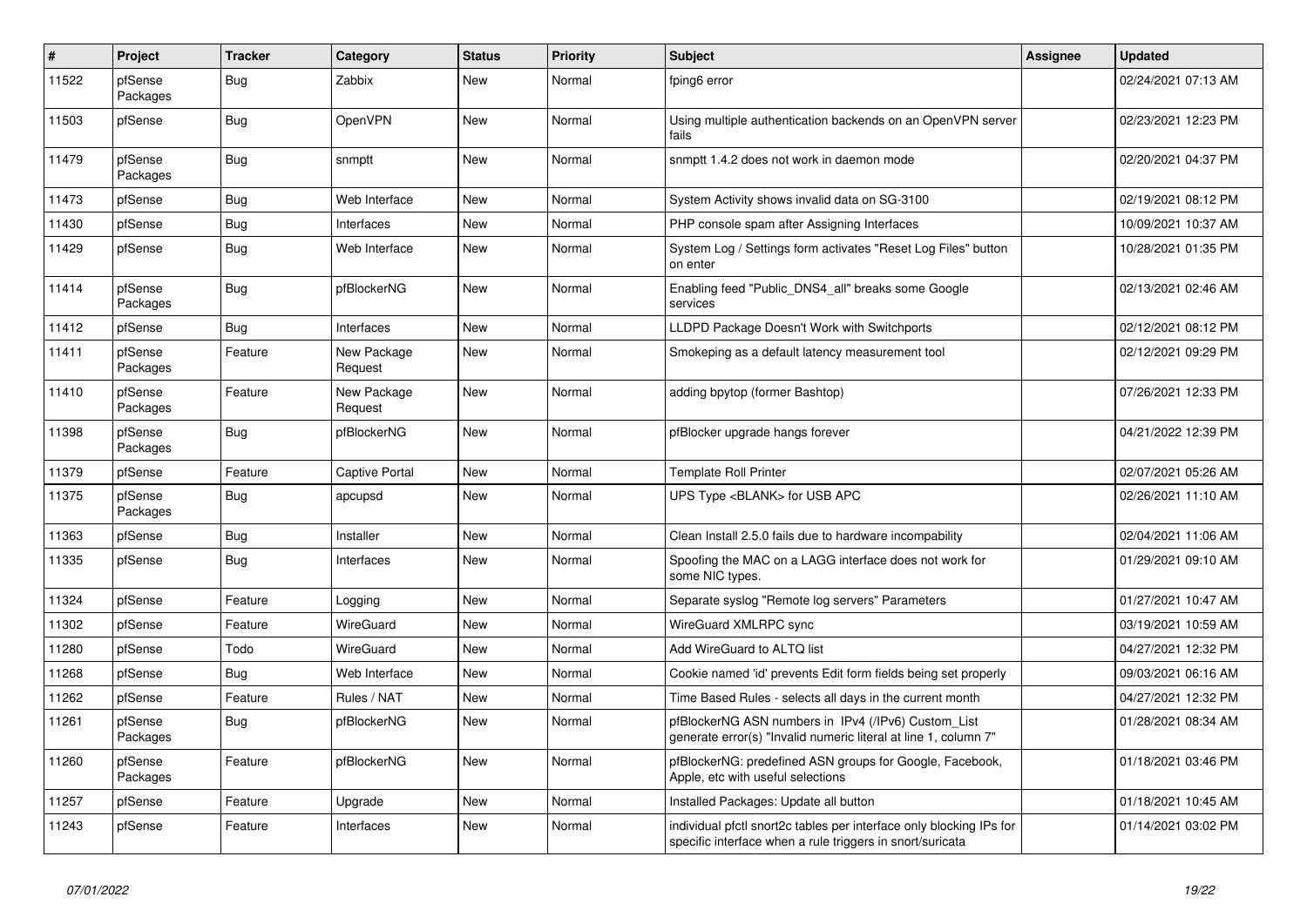| #     | Project             | <b>Tracker</b> | Category                | <b>Status</b> | <b>Priority</b> | <b>Subject</b>                                                       | Assignee | <b>Updated</b>      |
|-------|---------------------|----------------|-------------------------|---------------|-----------------|----------------------------------------------------------------------|----------|---------------------|
| 11235 | pfSense<br>Packages | Bug            | Filer                   | New           | Normal          | Filer run script when "state" unchanged                              |          | 01/08/2021 07:24 AM |
| 11232 | pfSense             | Bug            | <b>Operating System</b> | New           | Normal          | Fix pfSense_fsync                                                    |          | 01/08/2021 08:53 AM |
| 11227 | pfSense<br>Packages | Feature        | pfBlockerNG             | New           | Normal          | Feeds update                                                         |          | 01/07/2021 12:11 AM |
| 11209 | pfSense<br>Packages | Feature        | pfBlockerNG             | New           | Normal          | pfBlockerNG soft blocking                                            |          | 01/01/2021 02:07 PM |
| 11203 | pfSense             | Bug            | Certificates            | New           | Normal          | certificate manager very slow                                        |          | 12/31/2020 11:57 AM |
| 11200 | pfSense<br>Packages | Feature        | Squid                   | New           | Normal          | Squid reverse proxy + multiple ssl certificates                      |          | 12/31/2020 03:50 AM |
| 11189 | pfSense             | Feature        | <b>Captive Portal</b>   | New           | Normal          | Captive Portal - Tarpit option                                       |          | 12/23/2020 06:44 PM |
| 11184 | pfSense             | Bug            | FreeBSD                 | New           | Normal          | PF: State policy cannot be configurable                              |          | 02/09/2021 02:43 AM |
| 11182 | pfSense<br>Packages | <b>Bug</b>     | <b>NRPE</b>             | New           | Normal          | NRPE in HA syncs the bind IP                                         |          | 12/01/2021 02:15 AM |
| 11178 | pfSense<br>Packages | Feature        | Filer                   | New           | Normal          | Filer do not ask what to do with previous filename                   |          | 12/31/2020 02:45 AM |
| 11177 | pfSense             | Bug            | Dynamic DNS             | New           | Normal          | DDNSv6 not using Check IP Services                                   |          | 12/21/2020 05:02 AM |
| 11172 | pfSense Docs        | New Content    | Products                | New           | Normal          | Interfaces order of 10 Gigabit Quad-Port SFP+ Intel®<br>X710BM2 Card |          | 12/18/2020 01:28 PM |
| 11156 | pfSense<br>Packages | Feature        | pfBlockerNG             | New           | Normal          | Add an option include subdomains for the noAAAA feature              |          | 12/11/2020 10:19 AM |
| 11149 | pfSense             | Bug            | <b>DHCP Relay</b>       | New           | Normal          | DHCP relay won't start with DHCP server behind gateway               |          | 03/22/2021 05:13 AM |
| 11147 | pfSense             | Bug            | Dynamic DNS             | New           | Normal          | Domeneshop DynDNS IPv4 and IPv6                                      |          | 12/09/2020 11:47 PM |
| 11139 | pfSense             | Documentation  | Interfaces              | New           | Normal          | <b>Bridges and VLANs</b>                                             |          | 12/07/2020 12:32 PM |
| 11138 | pfSense<br>Packages | Feature        | FreeRADIUS              | New           | Normal          | new WebGUI checkboxes needed                                         |          | 12/07/2020 08:28 AM |
| 11110 | pfSense             | Bug            | Backup / Restore        | New           | Normal          | Backup file should be checked before restoring a specific area       |          | 12/05/2020 02:50 PM |
| 11099 | pfSense<br>Packages | Feature        | pfBlockerNG             | New           | Normal          | DNSBL blocking by schedule                                           |          | 11/25/2020 12:12 AM |
| 11092 | pfSense<br>Packages | Feature        | pfBlockerNG             | New           | Normal          | Detecting DNS tunneling                                              |          | 11/21/2020 04:53 AM |
| 11084 | pfSense             | Feature        | Dynamic DNS             | New           | Normal          | Dynamic DNS include option to specify virtual IP addresses           |          | 11/19/2020 01:26 PM |
| 11056 | pfSense             | Feature        | Interfaces              | New           | Normal          | Add option to disable flow-control on interfaces in GUI              |          | 11/11/2020 04:41 PM |
| 11040 | pfSense<br>Packages | <b>Bug</b>     | pfBlockerNG             | New           | Normal          | pfb filter core faults when clearing firewall log                    |          | 11/07/2020 01:44 PM |
| 11036 | pfSense<br>Packages | Bug            | haproxy                 | New           | Normal          | <b>HAproxy ACL</b>                                                   |          | 02/11/2022 11:27 AM |
| 10980 | pfSense             | Bug            | <b>Operating System</b> | New           | Normal          | rc.local is executed at login by rc.initial, and not at boot time.   |          | 10/19/2020 09:39 AM |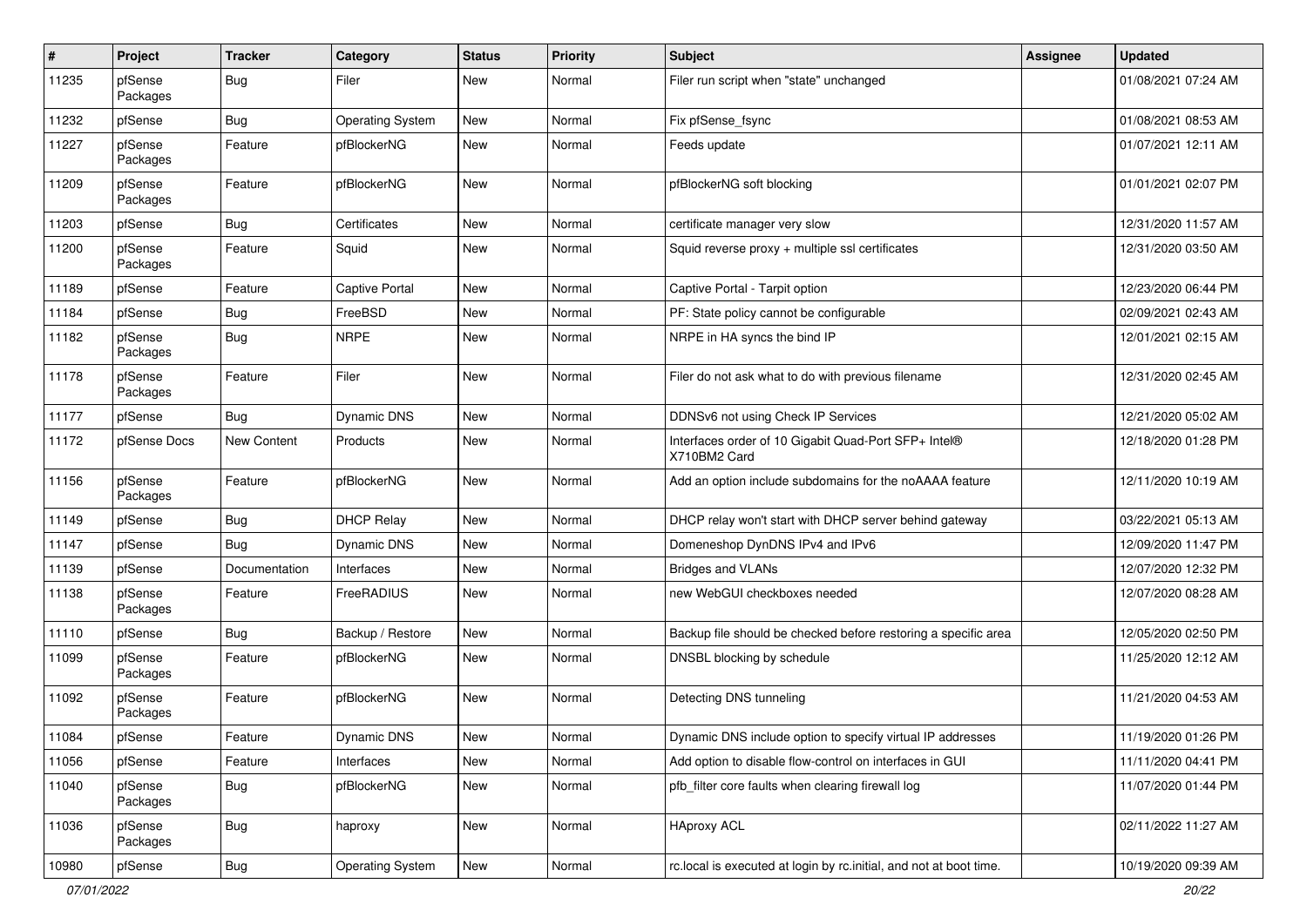| ∦     | Project             | <b>Tracker</b> | Category                        | <b>Status</b> | <b>Priority</b> | Subject                                                                                   | <b>Assignee</b> | <b>Updated</b>      |
|-------|---------------------|----------------|---------------------------------|---------------|-----------------|-------------------------------------------------------------------------------------------|-----------------|---------------------|
| 10962 | pfSense             | Feature        | Dynamic DNS                     | New           | Normal          | Add Cpanel support for Dynamic DNS Clients                                                |                 | 12/28/2020 01:56 PM |
| 10935 | pfSense<br>Packages | <b>Bug</b>     | <b>FRR</b>                      | <b>New</b>    | Normal          | FRR 0.6.7-6 - BGPD service recycled IPv6 without Route Map                                |                 | 12/30/2020 05:00 PM |
| 10909 | pfSense<br>Packages | Feature        | PIMD                            | <b>New</b>    | Normal          | #define MAXVIFS 32 to 64                                                                  |                 | 04/21/2022 12:39 PM |
| 10890 | pfSense             | Feature        | Interfaces                      | New           | Normal          | Allow multiple assigned interfaces to track status of a single<br>switch port             |                 | 09/14/2020 07:20 AM |
| 10865 | pfSense<br>Packages | Feature        | squidguard                      | New           | Normal          | squidGuard lacks options to send traffic action logs to syslog<br>server                  |                 | 09/05/2020 01:21 AM |
| 10845 | pfSense<br>Packages | Bug            | apcupsd                         | <b>New</b>    | Normal          | apcupsd doesn't stop when not enabled                                                     |                 | 08/24/2020 10:16 AM |
| 10843 | pfSense             | Feature        | Authentication                  | New           | Normal          | Allow user manager settings to specify multiple authentication<br>servers                 |                 | 01/13/2022 07:22 AM |
| 10841 | pfSense<br>Packages | Feature        | pfBlockerNG                     | New           | Normal          | Allow per Source/VLAN/Network individual black&whitelists                                 |                 | 10/18/2020 07:42 AM |
| 10839 | pfSense             | Feature        | <b>Traffic Shaper</b><br>(ALTQ) | New           | Normal          | Add popular messengers to the Traffic Shaper Wizard                                       |                 | 08/18/2020 10:07 AM |
| 10833 | pfSense             | Bug            | Configuration<br>Backend        | New           | Normal          | unbound exits on configuration error when link status flaps on<br><b>LAN</b> interface    |                 | 08/13/2020 11:53 PM |
| 10822 | pfSense             | Bug            | DHCP (IPv6)                     | New           | Normal          | Deprecated IPv6 prefix won't be announced as deprecated to<br>clients                     |                 | 08/10/2020 09:23 AM |
| 10818 | pfSense<br>Packages | Feature        | New Package<br>Request          | New           | Normal          | <b>UDP Broadcast Relay</b>                                                                |                 | 05/31/2022 02:13 AM |
| 10805 | pfSense             | Feature        | Hardware / Drivers              | <b>New</b>    | Normal          | Intel QAT (QuickAssist) encryption support for PfSense                                    |                 | 07/31/2020 03:13 PM |
| 10791 | pfSense<br>Packages | <b>Bug</b>     | PIMD                            | New           | Normal          | Valid (vlan)interfaces do not get vif reporting "Invalid phyint<br>address"               |                 | 10/06/2020 09:20 AM |
| 10783 | pfSense<br>Packages | <b>Bug</b>     | ntop                            | New           | Normal          | NtopNG is very unstable on arm64                                                          |                 | 07/22/2020 09:07 AM |
| 10765 | pfSense             | <b>Bug</b>     | Authentication                  | <b>New</b>    | Normal          | Ampersands in Idap_extended_query are escaped twice                                       |                 | 09/02/2020 07:55 AM |
| 10729 | pfSense             | Bug            | Package System                  | New           | Normal          | Certificate verification failed for pkg.freebsd.org                                       |                 | 07/05/2020 01:12 AM |
| 10726 | pfSense             | Bug            | Rules / NAT                     | New           | Normal          | Sticky-connections option is bugged - sticky-address cannot be<br>redefined               |                 | 11/12/2020 10:12 AM |
| 10718 | pfSense             | Feature        | Notifications                   | New           | Normal          | Email notifications - add new field to enter a from: name                                 |                 | 07/01/2020 09:08 AM |
| 10715 | pfSense             | Bug            | <b>DHCP Relay</b>               | New           | Normal          | DHCPv6 relay always uses the "first" IPv6 address of an<br>interface                      |                 | 06/29/2020 05:01 AM |
| 10714 | pfSense             | Bug            | DHCP (IPv6)                     | New           | Normal          | radvd only gives out the prefix of the "first" IPv6 address of an<br>interface            |                 | 10/06/2020 01:03 PM |
| 10712 | pfSense             | <b>Bug</b>     | Rules / NAT                     | New           | Normal          | "default allow LAN IPv6 to any" rule does not work right after<br>boot when using IPv6 PD |                 | 06/30/2020 12:17 AM |